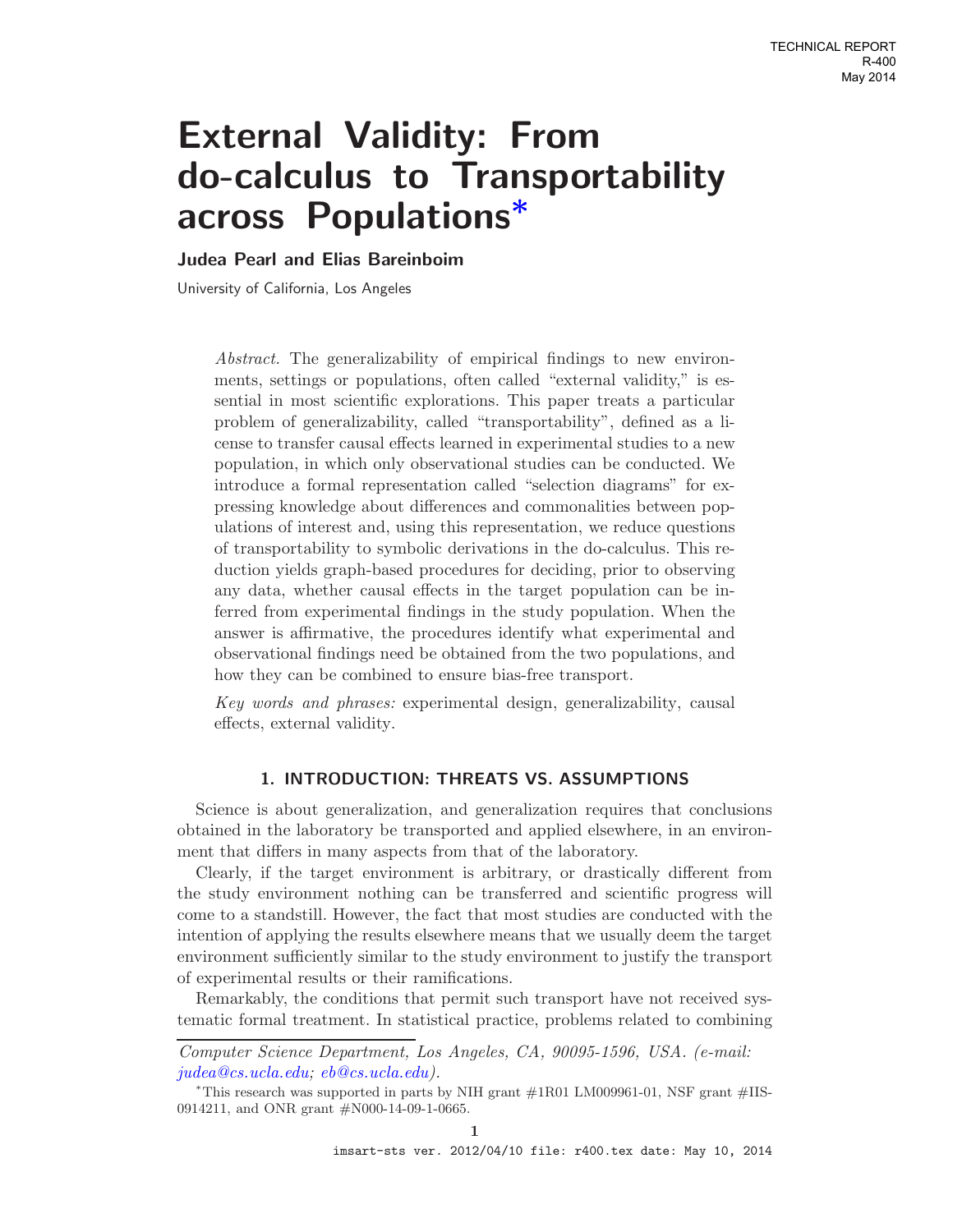and generalizing from diverse studies are handled by methods of meta analysis [\(Glass](#page-22-0) [\(1976](#page-22-0)); [Hedges and Olkin](#page-22-1) [\(1985](#page-22-1)); [Owen](#page-23-0) [\(2009](#page-23-0))), or hierarchical models [\(Gelman and Hill](#page-22-2) [\(2007](#page-22-2))), in which results of diverse studies are pooled together by standard statistical procedures (e.g., inverse-variance re-weighting in metaanalysis, partial pooling in hierarchical modelling) and rarely make explicit distinction between experimental and observational regimes; performance is evaluated primarily by simulation.

To supplement these methodologies, our paper provides theoretical guidance in the form of limits on what can be achieved in practice, what problems are likely to be encountered when populations differ significantly from each other, what population differences can be circumvented by clever design, and what differences constitute theoretical impediments, prohibiting generalization by any means whatsoever.

On the theoretical front, the standard literature on this topic, falling under rubrics such as "external validity" [\(Campbell and Stanley](#page-22-3) [\(1963](#page-22-3)); [Manski](#page-22-4)  $(2007)$ ), "heterogeneity" (Höfler et al.  $(2010)$  $(2010)$ ), "quasi-experiments" ([\(Shadish et al.](#page-23-1), [2002](#page-23-1), Ch. 3); [Adelman](#page-21-0)  $(1991)$  $(1991)$ ,<sup>[1](#page-1-0)</sup> consists primarily of threats, namely, explanations of what may go wrong when we try to transport results from one study to another while ignoring their differences. Rarely do we find an analysis of "licensing assumptions," namely, formal conditions under which the transport of results across differing environments or populations is licensed from first principles.<sup>[2](#page-1-1)</sup>

The reasons for this asymmetry are several. First, threats are safer to cite than assumptions. He who cites "threats" appears prudent, cautious and thoughtful, whereas he who seeks licensing assumptions risks suspicions of attempting to endorse those assumptions.

Second, assumptions are self destructive in their honesty. The more explicit the assumption, the more criticism it invites, for it tends to trigger a richer space of alternative scenarios in which the assumption may fail. Researchers prefer therefore to declare threats in public and make assumptions in private.

Third, whereas threats can be communicated in plain English, supported by anecdotal pointers to familiar experiences, assumptions require a formal language within which the notion "environment" (or "population") is given precise characterization, and differences among environments can be encoded and analyzed.

The advent of causal diagrams [\(Wright](#page-24-0) [\(1921\)](#page-24-0); [Heise](#page-22-6) [\(1975](#page-22-6)); [Davis](#page-22-7) [\(1984](#page-22-7)); [Verma and Pearl](#page-23-2) [\(1988](#page-23-2)); [Spirtes et al.](#page-23-3) [\(1993](#page-23-3)); [Pearl](#page-23-4) [\(1995](#page-23-4))) together with models of interventions [\(Haavelmo](#page-22-8), [1943](#page-22-8); [Strotz and Wold](#page-23-5), [1960](#page-23-5)) and counterfactuals [\(Neyman](#page-22-9), [1923](#page-22-9); [Rubin,](#page-23-6) [1974](#page-23-6); [Robins,](#page-23-7) [1986](#page-23-7); [Balke and Pearl,](#page-21-1) [1995](#page-21-1)) provides such a language and renders the formalization of transportability possible.

<span id="page-1-0"></span><sup>&</sup>lt;sup>1</sup>[Manski](#page-22-4) [\(2007](#page-22-4)) defines "external validity" as follows: "An experiment is said to have "external validity" if the distribution of outcomes realized by a treatment group is the same as the distribution of outcome that would be realized in an actual program." [\(Campbell and Stanley,](#page-22-3) [1963](#page-22-3), p. 5) take a slightly broader view: ""External validity" asks the question of generalizability: to what populations, settings, treatment variables, and measurement variables can this effect be generalized?"

<span id="page-1-1"></span> ${}^{2}$ Hernán and VanderWeele [\(2011](#page-22-10)) studied such conditions in the context of compound treatments, where we seek to predict the effect of one version of a treatment from experiments with a different version. Their analysis is a special case of the theory developed in this paper [\(Petersen,](#page-23-8) [2011](#page-23-8)). A related application is reported in [Robins et al.](#page-23-9) [\(2008](#page-23-9)) where a treatment strategy is extrapolated between two biological similar populations under different observational regimes.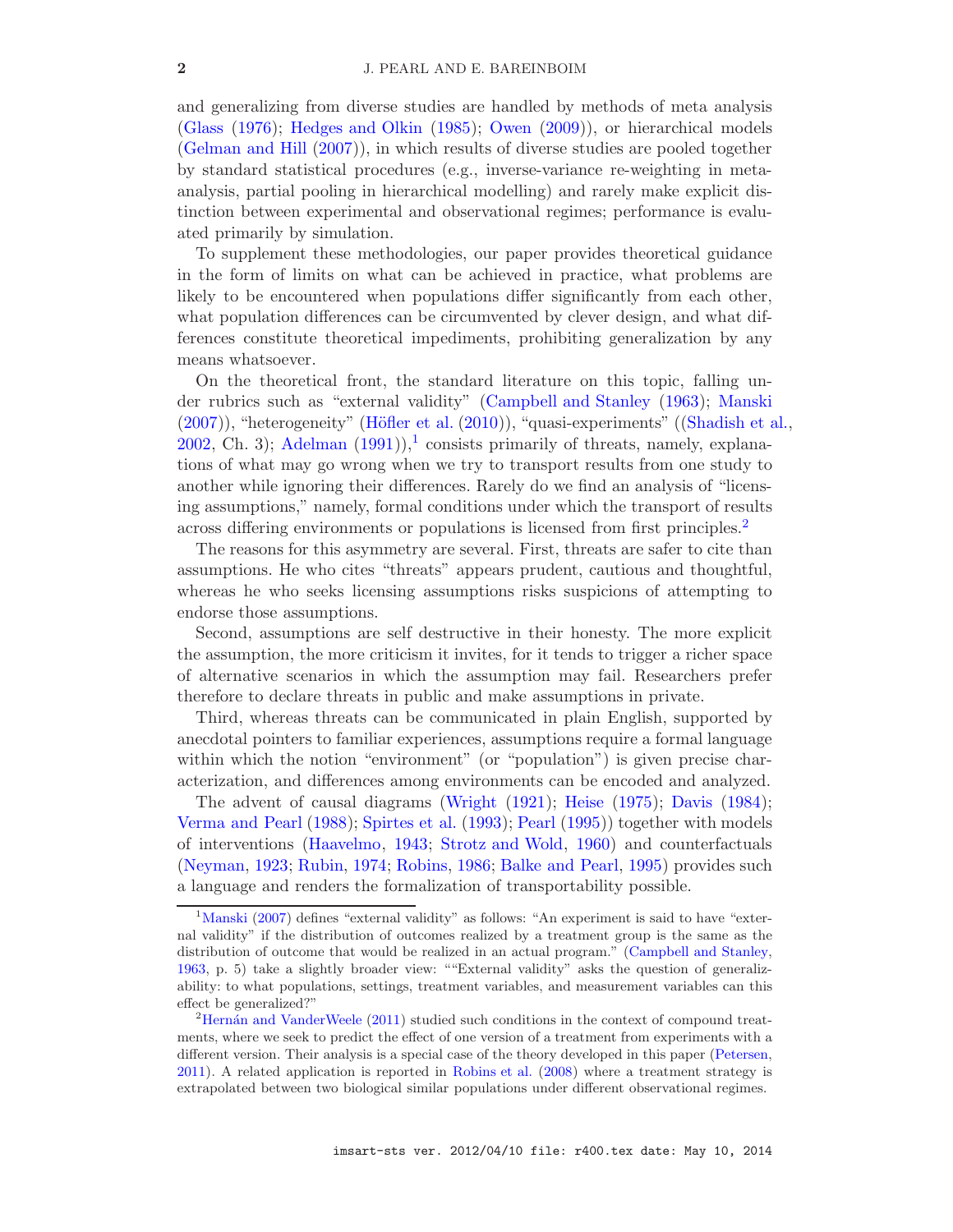Armed with this language, this paper departs from the tradition of communicating "threats" and embarks instead on the task of formulating "licenses to transport," namely, assumptions that, if they held true, would permit us to transport results across studies.

In addition, the paper uses the inferential machinery of the do-calculus [\(Pearl](#page-23-4), [1995](#page-23-4); [Koller and Friedman,](#page-22-11) [2009;](#page-22-11) [Huang and Valtorta](#page-22-12), [2006;](#page-22-12) [Shpitser and Pearl](#page-23-10), [2006](#page-23-10)) to derive algorithms for deciding whether transportability is feasible and how experimental and observational findings can be combined to yield unbiased estimates of causal effects in the target population.

The paper is organized as follows. In section [2,](#page-2-0) we review the foundations of structural equations modelling (SEM), the question of identifiability, and the do-calculus that emerges from these foundations. (This section can be skipped by readers familiar with these concepts and tools.) In section [3,](#page-8-0) we motivate the question of transportability through simple examples, and illustrate how the solution depends on the causal story behind the problem. In section [4,](#page-11-0) we formally define the notion of transportability and reduce it to a problem of symbolic transformations in do-calculus. In section [5,](#page-16-0) we provide a graphical criterion for deciding transportability and estimating transported causal effects. We conclude in section [6](#page-20-0) with brief discussions of related problems of external validity, these include statistical transportability, and meta-analysis.

# 2. PRELIMINARIES: THE LOGICAL FOUNDATIONS OF CAUSAL INFERENCE

<span id="page-2-0"></span>The tools presented in this paper were developed in the context of nonparametric Structural Equations Models (SEM), which is one among several approaches to causal inference, and goes back to [\(Haavelmo](#page-22-8), [1943;](#page-22-8) [Strotz and Wold](#page-23-5), [1960](#page-23-5)). Other approaches include, for example, potential-outcomes [\(Rubin](#page-23-6), [1974](#page-23-6)), Structured Tree Graphs [\(Robins](#page-23-7), [1986\)](#page-23-7), decision analytic [\(Dawid,](#page-22-13) [2002](#page-22-13)), Causal Bayesian Networks [\(Spirtes et al.](#page-23-11) [\(2000\)](#page-23-11); [\(Pearl,](#page-23-12) [2000](#page-23-12), Ch. 1), [Bareinboim et al.](#page-21-2) [\(2012\)](#page-21-2)), and Settable Systems [\(White and Chalak,](#page-24-1) [2009](#page-24-1)). We will first describe the generic features common to all such approaches, and then summarize how these features are represented in SEM.<sup>[3](#page-2-1)</sup>

## <span id="page-2-2"></span>2.1 Causal models as inference engines

From a logical viewpoint, causal analysis relies on causal assumptions that cannot be deduced from (nonexperimental) data. Thus, every approach to causal inference must provide a systematic way of encoding, testing and combining these assumptions with data. Accordingly, we view causal modeling as an inference engine that takes three inputs and produces three outputs. The inputs are:

I-1. A set A of qualitative causal assumptions which the investigator is prepared to defend on scientific grounds, and a model  $M_A$  that encodes these assumptions mathematically. (In SEM,  $M_A$  takes the form of a diagram or a set of unspecified functions. A typical assumption is that no direct effect

<span id="page-2-1"></span><sup>&</sup>lt;sup>3</sup> We use the acronym SEM for both parametric and nonparametric representations though, historically, SEM practitioners preferred the former [\(Bollen and Pearl](#page-22-14), [2013](#page-22-14)). [Pearl](#page-23-13) [\(2011](#page-23-13)) has used the term Structural Causal Models (SCM) to eliminate this confusion. While comparisons of the various approaches lie beyond the scope of this paper, we nevertheless propose that their merits be judged by the extent to which each facilitates the functions described below.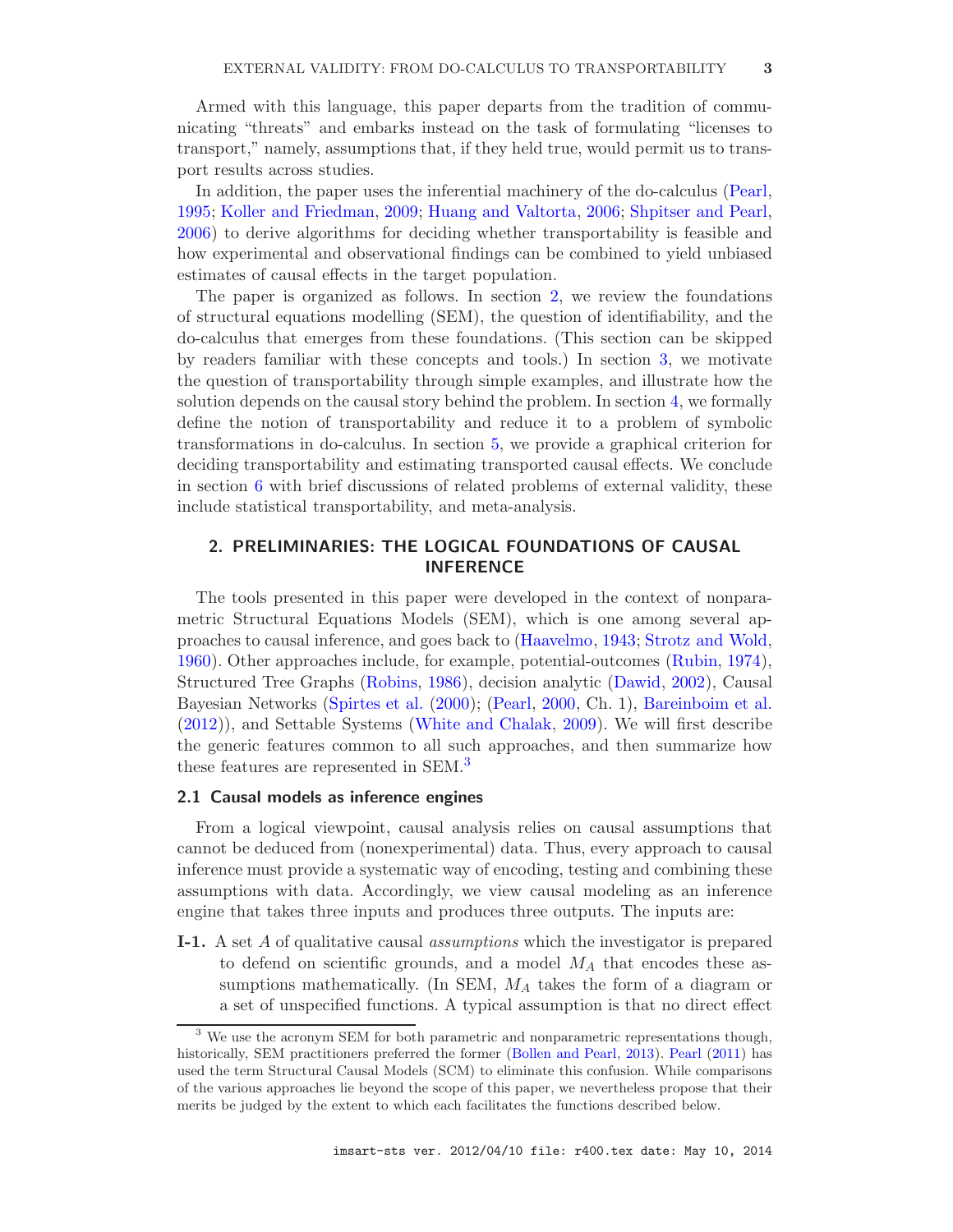

<span id="page-3-0"></span>FIG 1. Causal analysis depicted as an inference engine converting assumptions  $(A)$ , queries  $(Q)$ , and data (D) into logical implications  $(A^*)$ , conditional claims  $(C)$ , and data-fitness indices  $(g(T)).$ 

exists between a pair of variables (known as exclusion restriction), or that an omitted factor, represented by an error term, is independent of other such factors observed or unobserved, known as well as unknown.

- I-2. A set Q of queries concerning causal or counterfactual relationships among variables of interest. In linear SEM, Q concerned the magnitudes of structural coefficients but, in general, Q may address causal relations directly, e.g.,
	- $Q_1$ : What is the effect of treatment X on outcome Y?

 $Q_2$ : Is this employer practicing gender discrimination?

In principle, each query  $Q_i \in Q$  should be "well defined," that is, computable from any fully specified model M compatible with A. (See Definition [1](#page-4-0) for formal characterization of a model, and also Section [2.4](#page-6-0) for the problem of identification in partially specified models.)

**I-3.** A set D of experimental or non-experimental  $data$ , governed by a joint probability distribution presumably consistent with A.

The outputs are

- **O-1.** A set  $A^*$  of statements which are the logical implications of A, separate from the data at hand. For example, that  $X$  has no effect on  $Y$  if we hold Z constant, or that Z is an instrument relative to  $\{X, Y\}$ .
- O-2. A set C of data-dependent claims concerning the magnitudes or likelihoods of the target queries in  $Q$ , each contingent on  $A$ .  $C$  may contain, for example, the estimated mean and variance of a given structural parameter, or the expected effect of a given intervention. Auxiliary to  $C$ , a causal model should also yield an estimand  $Q_i(P)$  for each query in  $Q$ , or a determination that  $Q_i$  is not identifiable from P (Definition [2.](#page-6-1))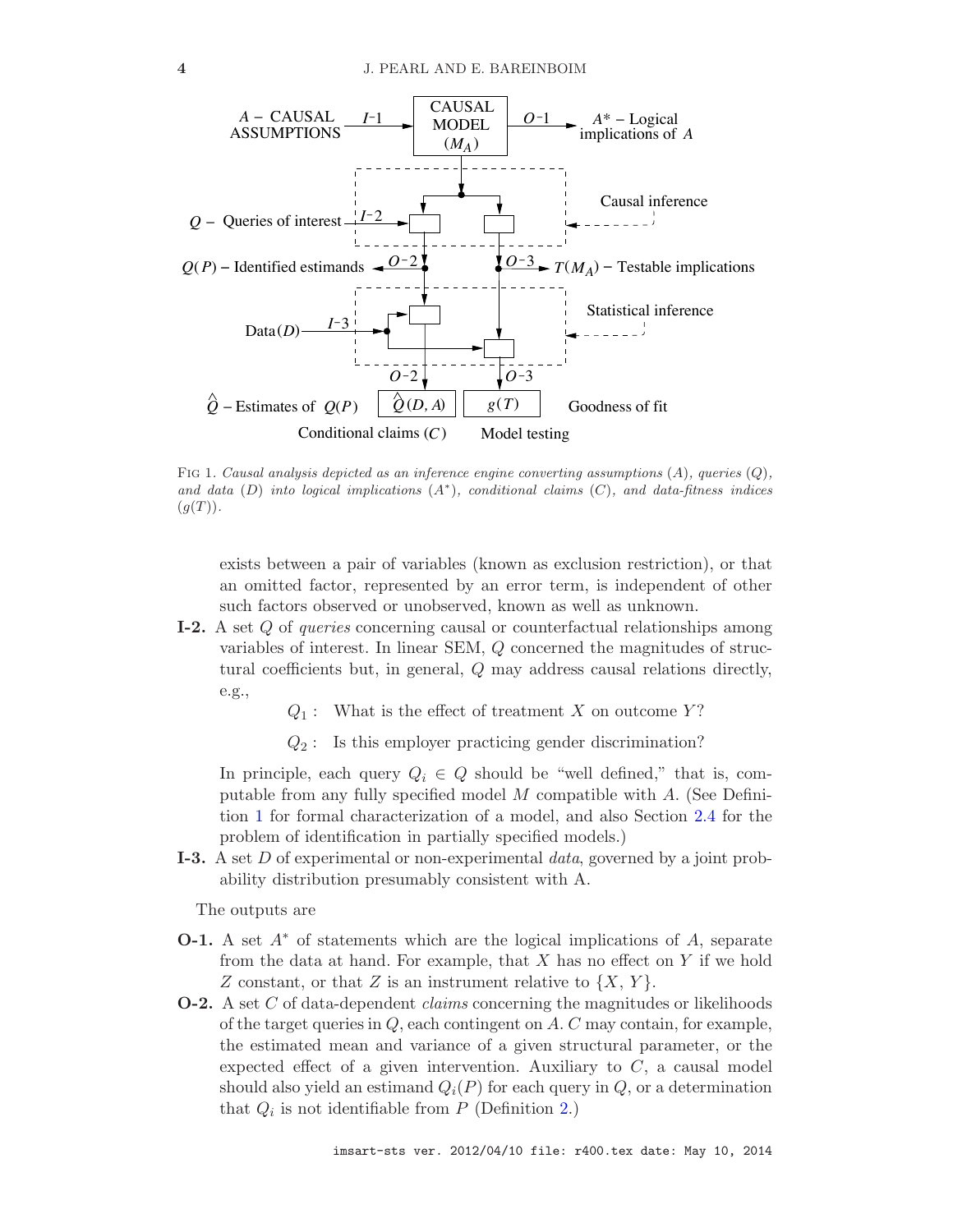

<span id="page-4-2"></span>FIG 2. The diagrams associated with (a) the structural model of equation [\(2.1\)](#page-4-1) and (b) the modified model of equation [\(2.2\)](#page-5-0), representing the intervention  $do(X = x_0)$ .

**O-3.** A list  $T$  of testable statistical implications of  $A$  (which may or may not be part of O-2), and the degree  $q(T_i), T_i \in T$ , to which the data agrees with each of those implications. A typical implication would be a conditional independence assertion, or an equality constraint between two probabilistic expressions. Testable constraints should be read from the model  $M_A$  (see Definition [3.](#page-7-0)), and used to confirm or disconfirm the model against the data.

The structure of this inferential exercise is shown schematically in Figure [1.](#page-3-0) For a comprehensive review on methodological issues, see [\(Pearl](#page-23-14) [\(2009a,](#page-23-14) [2012a\)](#page-23-15)).

## 2.2 Assumptions in Nonparametric Models

A structural equation model (SEM) M is defined as follows:

DEFINITION 1 (Structural Equation Model). [\(Pearl](#page-23-12), [2000](#page-23-12), p. 203)

- 1. A set U of background or exogenous variables, representing factors outside the model, which nevertheless affect relationships within the model.
- 2. A set  $V = \{V_1, ..., V_n\}$  of endogenous variables, assumed to be observable. Each of these variables is functionally dependent on some subset  $PA_i$  of  $U \cup V$ .
- 3. A set F of functions  $\{f_1, ..., f_n\}$  such that each  $f_i$  determines the value of  $V_i \in V$ ,  $v_i = f_i(pa_i, u)$ .
- <span id="page-4-0"></span>4. A joint probability distribution  $P(u)$  over U.

A simple SEM model is depicted in Fig. [2\(](#page-4-2)a), which represents the following three functions:

<span id="page-4-1"></span>(2.1) 
$$
z = f_Z(u_Z)
$$

$$
x = f_X(z, u_X)
$$

$$
y = f_Y(x, u_Y),
$$

where in this particular example,  $U_Z$ ,  $U_X$  and  $U_Y$  are assumed to be jointly independent but otherwise arbitrarily distributed. Whenever dependence exists between any two exogenous variables, a bidirected arrow will be added to the diagram to represent this dependence (e.g., Fig.  $4)^4$  $4)^4$  $4)^4$ . Each of these functions

<span id="page-4-3"></span><sup>4</sup> More precisely, the absence of bidirected arrows implies marginal independences relative of the respective exogenous variables. In other words, the set of all bidirected edges constitute an i-map of  $P(U)$  [\(Richardson,](#page-23-16) [2003\)](#page-23-16).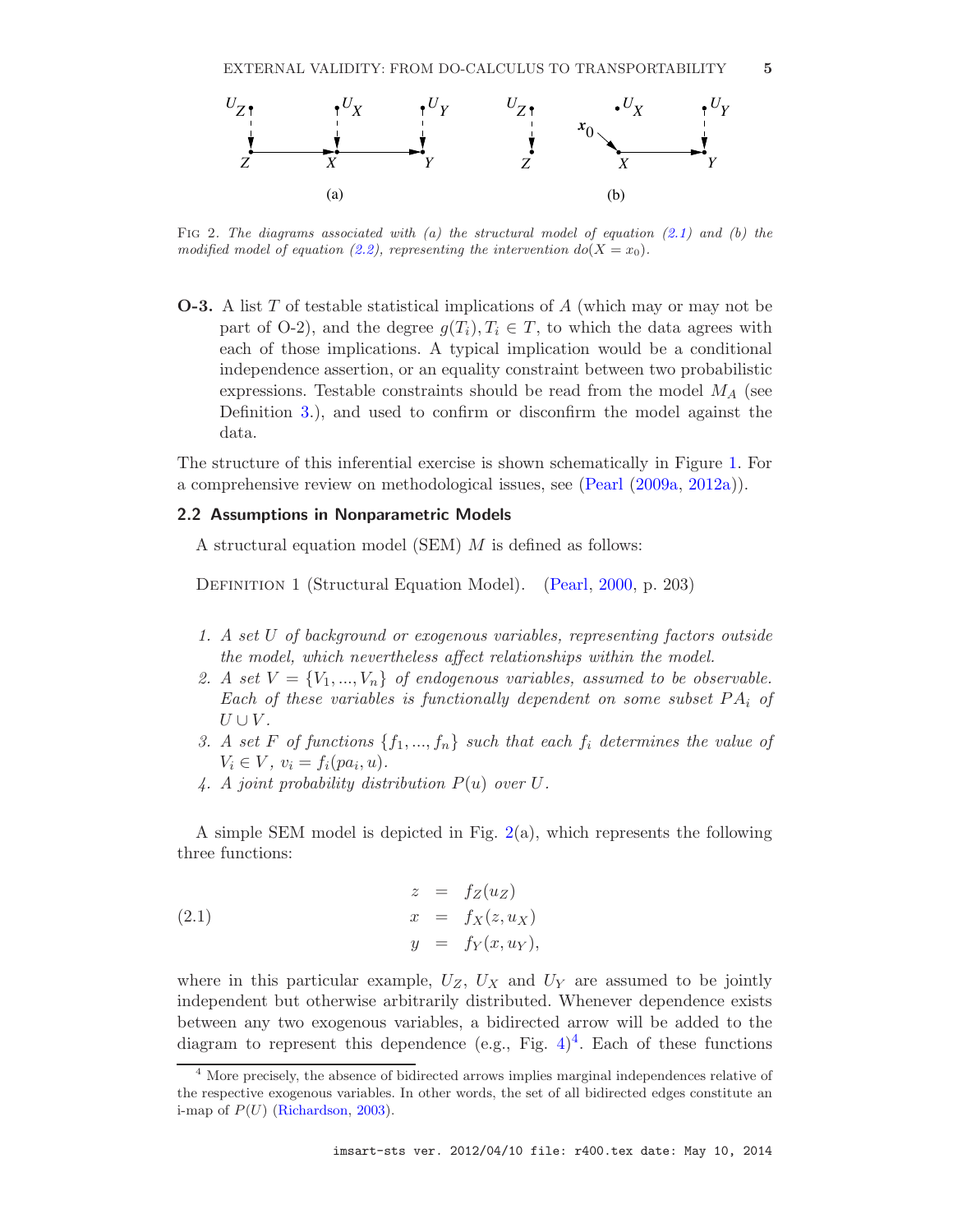represents a causal process (or mechanism) that determines the value of the left variable (output) from the values on the right variables (inputs), and is assumed to be invariant unless explicitly intervened on. The absence of a variable from the right-hand side of an equation encodes the assumption that nature ignores that variable in the process of determining the value of the output variable. For example, the absence of variable  $Z$  from the arguments of  $f<sub>Y</sub>$  conveys the empirical claim that variations in  $Z$  will leave Y unchanged, as long as variables  $U_Y$  and X remain constant.

It is important to distinguish between a *fully specified model* in which  $P(U)$  and the collection of functions  $F$  are specified and a *partially specified model*, usually in the form of a diagram. The former entails one and only one observational distribution  $P(V)$ ; the latter entails a set of observational distributions  $P(V)$ that are compatible with the graph (those that can be generated by specifying  $\langle F, P(u) \rangle$ ).

## 2.3 Representing Interventions, Counterfactuals and Causal effects

This feature of invariance permits us to derive powerful claims about causal effects and counterfactuals, even in nonparametric models, where all functions and distributions remain unknown. This is done through a mathematical operator called  $do(x)$ , which simulates physical interventions by deleting certain functions from the model, replacing them with a constant  $X = x$ , while keeping the rest of the model unchanged [\(Haavelmo](#page-22-8), [1943;](#page-22-8) [Strotz and Wold](#page-23-5), [1960](#page-23-5); [Pearl,](#page-23-17) [2012c](#page-23-17)). For example, to emulate an intervention  $do(x_0)$  that sets X to a constant  $x_0$ in model M of Figure [2\(](#page-4-2)a), the equation for x in equation  $(2.1)$  is replaced by  $x = x_0$ , and we obtain a new model,  $M_{x_0}$ ,

<span id="page-5-0"></span>(2.2) 
$$
z = f_Z(u_Z)
$$

$$
x = x_0
$$

$$
y = f_Y(x, u_Y),
$$

the graphical description of which is shown in Figure  $2(b)$  $2(b)$ .

The joint distribution associated with this modified model, denoted  $P(z, y|do(x_0))$ describes the post-intervention distribution of variables Y and Z (also called "controlled" or "experimental" distribution), to be distinguished from the preintervention distribution,  $P(x, y, z)$ , associated with the original model of equation  $(2.1)$ . For example, if X represents a treatment variable, Y a response variable, and Z some covariate that affects the amount of treatment received, then the distribution  $P(z, y|do(x_0))$  gives the proportion of individuals that would attain response level  $Y = y$  and covariate level  $Z = z$  under the hypothetical situation in which treatment  $X = x_0$  is administered uniformly to the population.<sup>[5](#page-5-1)</sup>

In general, we can formally define the postintervention distribution by the equation

$$
(2.3) \t\t P_M(y|do(x)) = P_{M_x}(y)
$$

<span id="page-5-1"></span><sup>&</sup>lt;sup>5</sup>Equivalently,  $P(z, y|do(x_0))$  can be interpreted as the joint probability of  $(Z = z, Y = y)$ under a randomized experiment among units receiving treatment level  $X = x_0$ . Readers versed in potential-outcome notations may interpret  $P(y|do(x), z)$  as the probability  $P(Y_x = y|Z_x = z)$ , where  $Y_x$  is the potential outcome under treatment  $X = x$ .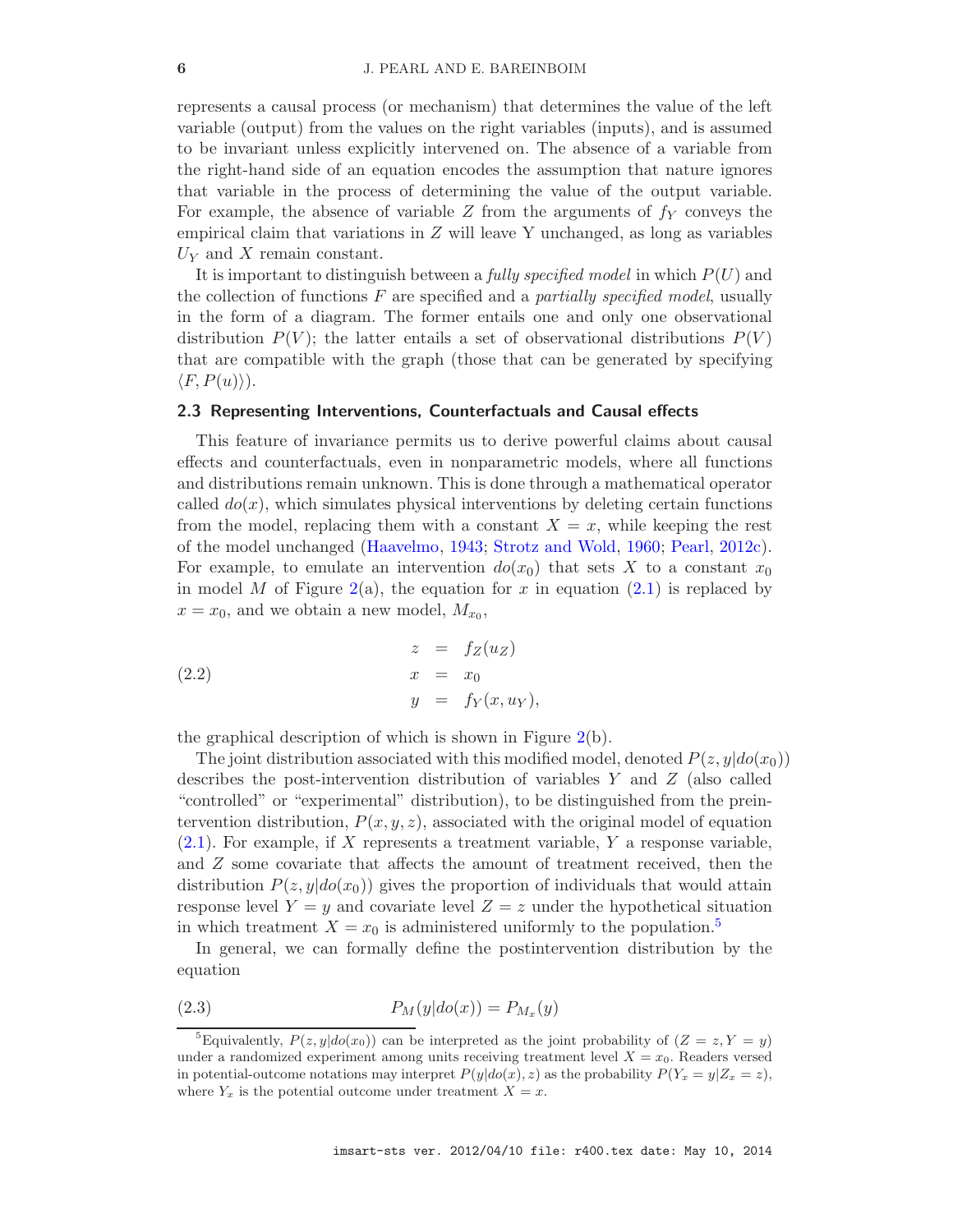In words, in the framework of model  $M$ , the postintervention distribution of outcome Y is defined as the probability that model  $M_x$  assigns to each outcome level  $Y = y$ . From this distribution, which is readily computed from any fully specified model  $M$ , we are able to assess treatment efficacy by comparing aspects of this distribution at different levels of  $x_0$ .<sup>[6](#page-6-2)</sup>

## <span id="page-6-0"></span>2.4 Identification, d-separation and Causal Calculus

A central question in causal analysis is the question of identification of causal queries (e.g., the effect of intervention  $do(X = x_0)$ ) from a combination of data and a partially specified model, for example, when only the graph is given and neither the functions  $F$  nor the distribution of  $U$ . In linear parametric settings, the question of identification reduces to asking whether some model parameter,  $\beta$ , has a unique solution in terms of the parameters of  $P$  (say the population covariance matrix). In the nonparametric formulation, the notion of "has a unique solution" does not directly apply since quantities such as  $Q(M) = P(y|do(x))$  have no parametric signature and are defined procedurally by simulating an intervention in a causal model  $M$ , as in equation [\(2.2\)](#page-5-0). The following definition captures the requirement that Q be estimable from the data:

DEFINITION 2 (Identifiability). A causal query  $Q(M)$  is identifiable, given a set of assumptions A, if for any two (fully specified) models,  $M_1$  and  $M_2$ , that satisfy  $A$ , we have  $7$ 

<span id="page-6-1"></span>(2.4) 
$$
P(M_1) = P(M_2) \Rightarrow Q(M_1) = Q(M_2)
$$

In words, the functional details of  $M_1$  and  $M_2$  do not matter; what matters is that the assumptions in  $A$  (e.g., those encoded in the diagram) would constrain the variability of those details in such a way that equality of  $P$ 's would entail equality of  $Q$ 's. When this happens,  $Q$  depends on  $P$  only, and should therefore be expressible in terms of the parameters of P.

When a query Q is given in the form of a do-expression, for example  $Q =$  $P(y|do(x), z)$ , its identifiability can be decided systematically using an algebraic procedure known as the do-calculus [\(Pearl](#page-23-4), [1995](#page-23-4)). It consists of three inference rules that permit us to map interventional and observational distributions whenever certain conditions hold in the causal diagram G.

The conditions that permit the application these inference rules can be read off the diagrams using a graphical criterion known as d-separation [\(Pearl,](#page-23-18) [1988](#page-23-18)).

DEFINITION 3  $(d\text{-separation})$ . A set S of nodes is said to block a path p if either

<span id="page-6-2"></span><sup>&</sup>lt;sup>6</sup>Counterfactuals are defined similarly through the equation  $Y_x(u) = Y_{M_x}(u)$  (see [\(Pearl,](#page-23-19) [2009b](#page-23-19), Ch. 7)), but will not be needed for the discussions in this paper.

<span id="page-6-3"></span><sup>&</sup>lt;sup>7</sup>An implication similar to  $(2.4)$  is used in the standard statistical definition of parameter identification, where it conveys the uniqueness of a parameter set  $\theta$  given a distribution  $P_{\theta}$ [\(Lehmann and Casella](#page-22-15), [1998](#page-22-15)). To see the connection, one should think about the query  $Q =$  $P(y|do(x))$  as a function  $Q = g(\theta)$  where  $\theta$  is the pair  $F \cup P(u)$  that characterizes a fully specified model M.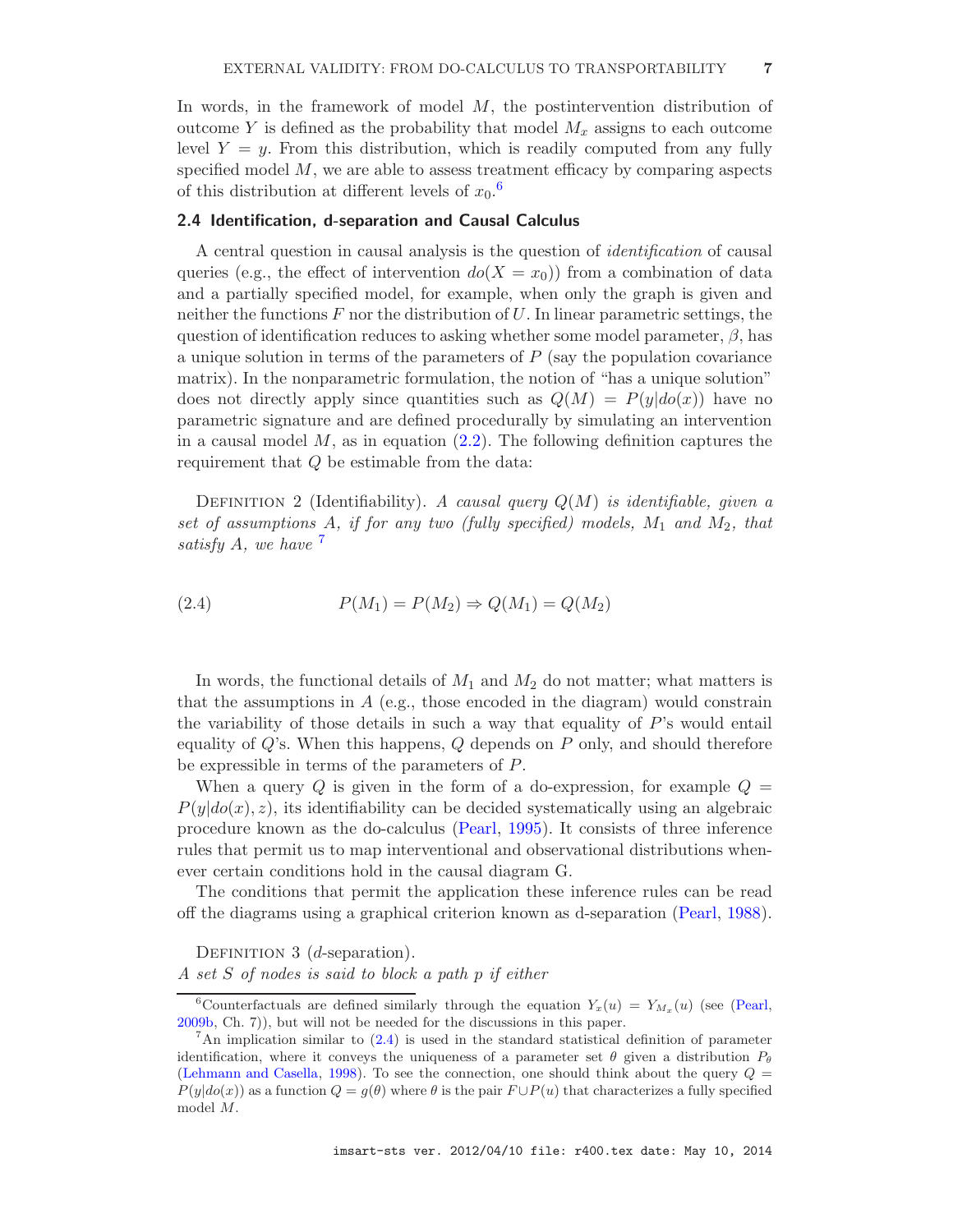- <span id="page-7-0"></span>1. p contains at least one arrow-emitting node that is in S, or
- 2. p contains at least one collision node that is outside S and has no descendant in S.

If S blocks all paths from set X to set Y, it is said to "d-separate X and Y," and then, it can be shown that variables  $X$  and  $Y$  are independent given  $S$ , written  $X \perp \perp Y \mid S.^8$  $X \perp \perp Y \mid S.^8$ 

D-separation reflects conditional independencies that hold in any distribution  $P(v)$  that is compatible with the causal assumptions A embedded in the diagram. To illustrate, the path  $U_Z \to Z \to X \to Y$  in Figure [2\(](#page-4-2)a) is blocked by  $S = \{Z\}$ and by  $S = \{X\}$ , since each emits an arrow along that path. Consequently we can infer that the conditional independencies  $U_Z \perp Y | Z$  and  $U_Z \perp Y | X$  will be satisfied in any probability function that this model can generate, regardless of how we parametrize the arrows. Likewise, the path  $U_Z \to Z \to X \leftarrow U_X$  is blocked by the null set  $\{\emptyset\}$ , but it is not blocked by  $S = \{Y\}$  since Y is a descendant of the collision node X. Consequently, the marginal independence  $U_Z \perp\!\!\!\perp U_X$  will hold in the distribution, but  $U_Z \perp\!\!\!\perp U_X|Y$  may or may not hold.<sup>[9](#page-7-2)</sup>

#### 2.5 The Rules of do-calculus

Let  $X, Y, Z$ , and W be arbitrary disjoint sets of nodes in a causal DAG  $G$ . We denote by  $G_{\overline{X}}$  the graph obtained by deleting from G all arrows pointing to nodes in X. Likewise, we denote by  $G_{\underline{X}}$  the graph obtained by deleting from G all arrows emerging from nodes in  $X$ . To represent the deletion of both incoming and outgoing arrows, we use the notation  $G_{\overline{X}Z}$ .

The following three rules are valid for every interventional distribution compatible with G:

Rule 1 (Insertion/deletion of observations):

(2.5) 
$$
P(y|do(x), z, w) = P(y|do(x), w) \text{ if } (Y \perp Z | X, W)_{G_{\overline{X}}}
$$

Rule 2 (Action/observation exchange):

(2.6) 
$$
P(y|do(x), do(z), w) = P(y|do(x), z, w) \text{ if } (Y \perp \perp Z | X, W)_{G_{\overline{X}Z}}
$$

Rule 3 (Insertion/deletion of actions):

(2.7) 
$$
P(y|do(x), do(z), w) = P(y|do(x), w)
$$
 if  $(Y \perp Z | X, W)_{G_{\overline{XZ(W)}}}$ 

where  $Z(W)$  is the set of Z-nodes that are not ancestors of any W-node in  $G_{\overline{X}}$ .

To establish identifiability of a query  $Q$ , one needs to repeatedly apply the rules of do-calculus to Q, until the final expression no longer contains a do-operator<sup>[10](#page-7-3)</sup>; this renders it estimable from non-experimental data. The *do*-calculus

<sup>8</sup>See [Hayduk et al.](#page-22-16) [\(2003\)](#page-22-16), [Glymour and Greenland](#page-22-17) [\(2008](#page-22-17)), and [Pearl](#page-23-19) [\(2009b](#page-23-19), p. 335) for a gentle introduction to d-separation.

<span id="page-7-2"></span><span id="page-7-1"></span><sup>&</sup>lt;sup>9</sup>This special handling of collision nodes (or *colliders*, e.g.,  $Z \rightarrow X \leftarrow U_X$ ) reflects a general phenomenon known as Berkson's paradox [\(Berkson,](#page-22-18) [1946\)](#page-22-18), whereby observations on a common consequence of two independent causes render those causes dependent. For example, the outcomes of two independent coins are rendered dependent by the testimony that at least one of them is a tail.

<span id="page-7-3"></span> $10$ Such derivations are illustrated in graphical details in [\(Pearl](#page-23-19), [2009b](#page-23-19), pp. 87).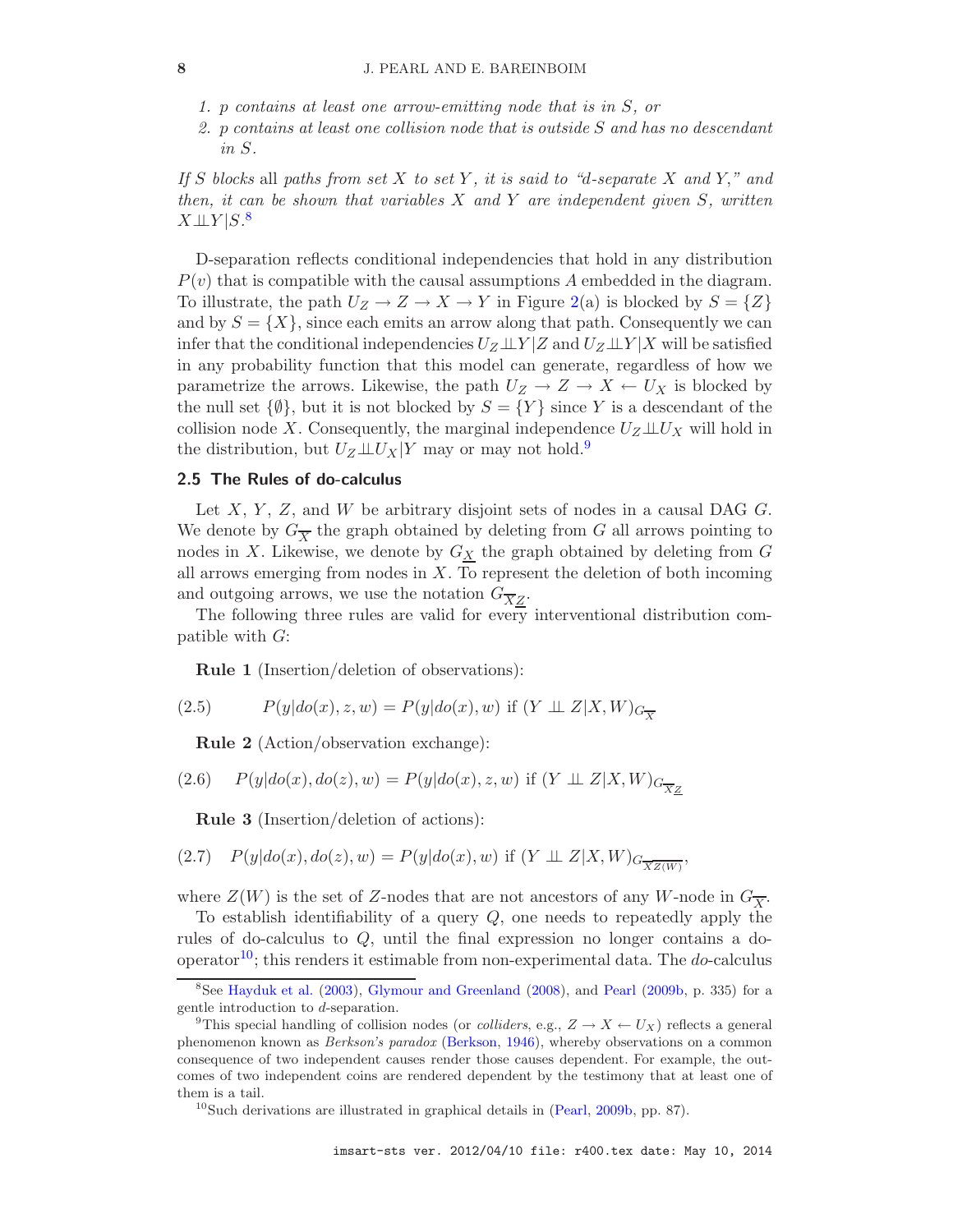was proven to be complete for the identifiability of causal effects in the form  $Q = P(y|do(x), z)$  [\(Shpitser and Pearl](#page-23-10), [2006](#page-22-12); [Huang and Valtorta](#page-22-12), 2006), which means that if  $Q$  cannot be expressed in terms of the probability of observables  $P$ by repeated application of these three rules, such an expression does not exist. In other words, the query is not estimable from observational studies without making further assumptions, for example, linearity, monotonicity, additivity, absence of interactions, etc.

We shall see that, to establish transportability, the goal will be different; instead of eliminating do-operators from the query expression, we will need to separate them from a set of variables S that represent disparities between populations.

## 3. INFERENCE ACROSS POPULATIONS: MOTIVATING EXAMPLES

<span id="page-8-0"></span>To motivate the treatment of Section [4,](#page-11-0) we first demonstrate some of the subtle questions that transportability entails through three simple examples, informally depicted in Fig. [3.](#page-8-1)



<span id="page-8-1"></span>FIG 3. Causal diagrams depicting Examples [1](#page-8-2)[–3.](#page-10-0) In (a) Z represents "age." In (b) Z represents "linguistic skills" while age (in hollow circle) is unmeasured. In (c) Z represents a biological marker situated between the treatment  $(X)$  and a disease  $(Y)$ .

<span id="page-8-2"></span>EXAMPLE 1. Consider the graph in Fig.  $3(a)$  $3(a)$  that represents cause-effect relationships in the pre-treatment population in Los Angeles. We conduct a randomized trial in Los Angeles and estimate the causal effect of exposure X on outcome Y for every age group  $Z = z$ . <sup>[11](#page-8-3) [12](#page-8-4)</sup> We now wish to generalize the results to the population of New York City (NYC), but data alert us to the fact that the study distribution  $P(x, y, z)$  in LA is significantly different from the one in NYC (call the latter  $P^*(x, y, z)$ . In particular, we notice that the average age in NYC is significantly higher than that in LA. How are we to estimate the causal effect of X on Y in NYC, denoted  $P^*(y|do(x))$ ?

Our natural inclination would be to assume that age-specific effects are invariant across cities and so, if the LA study provides us with (estimates of)

<span id="page-8-3"></span><sup>&</sup>lt;sup>11</sup>Throughout the paper, each graph represents the causal structure of the population prior to the treatment, hence X stands for the level of treatment taken by an individual out of free choice.

<span id="page-8-4"></span><sup>&</sup>lt;sup>12</sup>The arrow from Z to X represents the tendency of older people to seek treatment more often than younger people, and the arrow from Z to Y represents the effect of age on the outcome.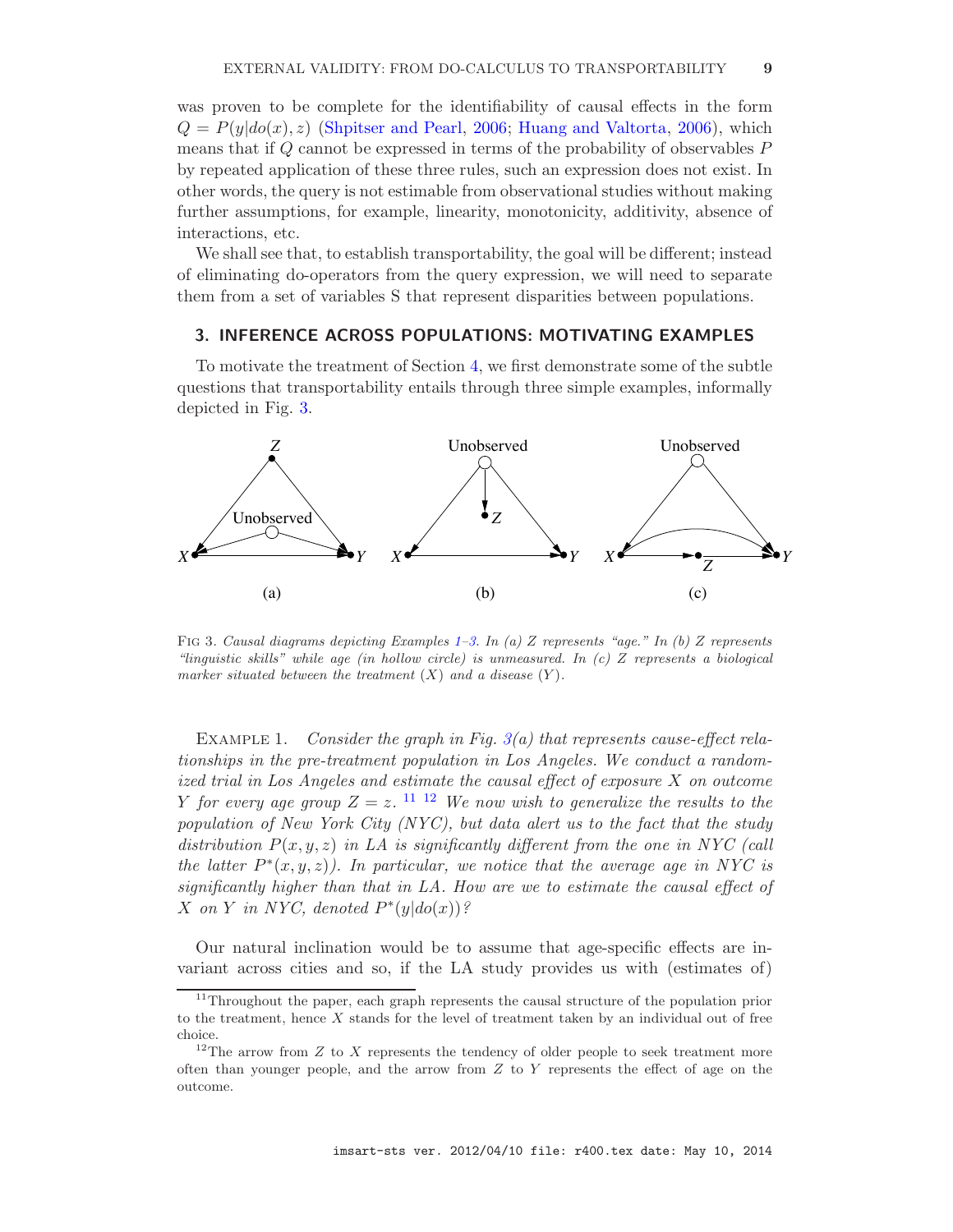age-specific causal effects  $P(y|do(x), Z = z)$ , the overall causal effect in NYC should be

<span id="page-9-1"></span>(3.1) 
$$
P^*(y|do(x)) = \sum_{z} P(y|do(x), z)P^*(z)
$$

This transport formula combines experimental results obtained in LA,  $P(y|do(x), z)$ , with observational aspects of NYC population,  $P^*(z)$ , to obtain an experimental claim  $P^*(y|do(x))$  about NYC.<sup>[13](#page-9-0)</sup>

Our first task in this paper will be to explicate the assumptions that renders this extrapolation valid. We ask, for example, what must we assume about other confounding variables beside age, both latent and observed, for Eq. [\(3.1\)](#page-9-1) to be valid, or, would the same transport formula hold if  $Z$  was not age, but some proxy for age, say, language proficiency. More intricate yet, what if Z stood for an exposure-dependent variable, say hyper-tension level, that stands between X and  $Y$ ?

Let us examine the proxy issue first.

<span id="page-9-3"></span>EXAMPLE 2. Let the variable  $Z$  in Example [1](#page-8-2) stand for subjects language proficiency, and let us assume that  $Z$  does not affect exposure  $(X)$  or outcome  $(Y)$ , yet it correlates with both, being a proxy for age which is not measured in either study (see Fig. [3\(](#page-8-1)b)). Given the observed disparity  $P(z) \neq P^*(z)$ , how are we to estimate the causal effect  $P^*(y|do(x))$  for the target population of NYC from the z-specific causal effect  $P(y|do(x), z)$  estimated at the study population of LA?

The inequality  $P(z) \neq P^*(z)$  in this example may reflect either age difference or differences in the way that  $Z$  correlates with age. If the two cities enjoy identical age distributions and NYC residents acquire linguistic skills at a younger age, then, since Z has no effect whatsoever on X and Y, the inequality  $P(z) \neq P^*(z)$ can be ignored and, intuitively, the proper transport formula would be

<span id="page-9-2"></span>
$$
(3.2) \t\t P^*(y|do(x)) = P(y|do(x))
$$

If, on the other hand, the conditional probabilities  $P(z|aqe)$  and  $P^*(z|aqe)$  are the same in both cities, and the inequality  $P(z) \neq P^*(z)$  reflects genuine age differences, Eq. [\(3.2\)](#page-9-2) is no longer valid, since the age difference may be a critical factor in determining how people react to  $X$ . We see, therefore, that the choice of the proper transport formula depends on the causal context in which population differences are embedded.

This example also demonstrates why the invariance of Z-specific causal effects should not be taken for granted. While justified in Example [1,](#page-8-2) with  $Z = \text{age}$ , it fails in Example [2,](#page-9-3) in which Z was equated with "language skills." Indeed, using

<span id="page-9-0"></span> $13$ At first glance, Eq.  $(3.1)$  may be regarded as a routine application of "standardization" or "recalibration" – a statistical extrapolation method that can be traced back to a century-old tradition in demography and political arithmetic [\(Westergaard,](#page-23-20) [1916](#page-23-20); [Yule](#page-24-2), [1934;](#page-24-2) [Lane and Nelder,](#page-22-19) [1982](#page-22-19)). On a second thought it raises the deeper question of why we consider age-specific effects to be invariant across populations. See discussion following Example [2.](#page-9-3)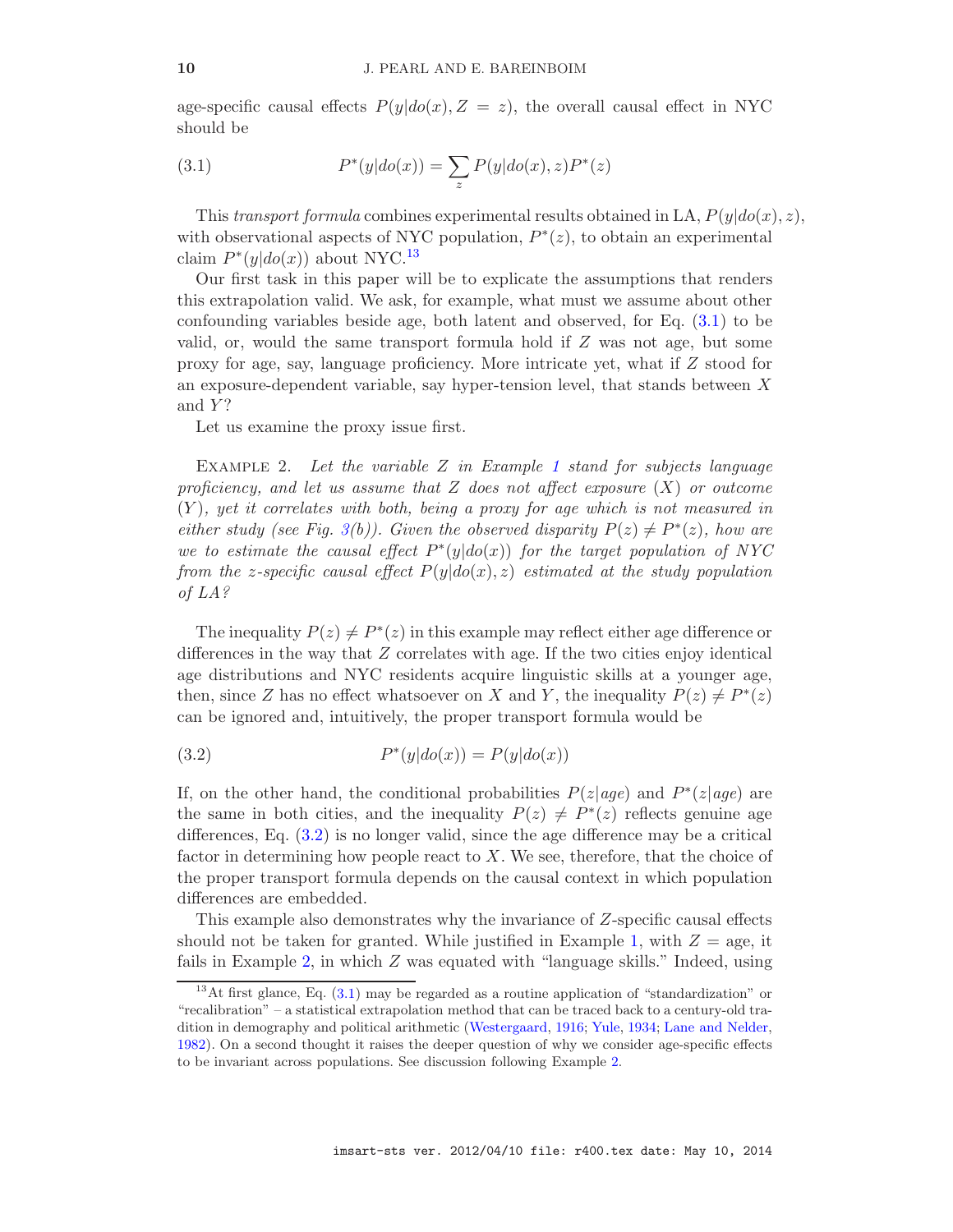Fig. [3\(](#page-8-1)b) for guidance, the Z-specific effect of X on Y in NYC is given by:

$$
P^*(y|do(x), z) = \sum_{age} P^*(y|do(x), z, age) P^*(age|do(x), z)
$$

$$
= \sum_{age} P^*(y|do(x), age) P^*(age|z)
$$

$$
= \sum_{age} P(y|do(x), age) P^*(age|z)
$$

Thus, if the two populations differ in the relation between age and skill, i.e.,

 $P(aqe|z) \neq P^*(aqe|z)$ 

the skill-specific causal effect would differ as well.

The intuition is clear. A NYC person at skill level  $Z = z$  is likely to be in a totally different age group from his skill-equals in Los Angeles and, since it is age, not skill that shapes the way individuals respond to treatment, it is only reasonable that Los Angeles residents would respond differently to treatment than their NYC counterparts at the very same skill level.

The essential difference between Examples [1](#page-8-2) and [2](#page-9-3) is that age is normally taken to be an exogenous variable (not assigned by other factors in the model) while skills may be indicative of earlier factors (age, education, ethnicity) capable of modifying the causal effect. Therefore, conditional on skill, the effect may be different in the two populations.

<span id="page-10-0"></span>EXAMPLE 3. Examine the case where  $Z$  is a  $X$ -dependent variable, say a disease bio-marker, standing on the causal pathways between X and Y as shown in Fig. [3\(](#page-8-1)c). Assume further that the disparity  $P(z|x) \neq P^*(z|x)$  is discovered and that, again, both the average and the z-specific causal effect  $P(y|do(x), z)$  are estimated in the LA experiment, for all levels of X and Z. Can we, based on information given, estimate the average (or z-specific) causal effect in the target population of NYC?

Here, Eq. [\(3.1\)](#page-9-1) is wrong because the overall causal effect (in both LA and NYC) is no longer a simple average of the z-specific causal effects. The correct weighing rule is

(3.3) 
$$
P^*(y|do(x)) = \sum_{z} P^*(y|do(x), z)P^*(z|do(x))
$$

which reduces to  $(3.1)$  only in the special case where Z is unaffected by X. Eq.  $(3.2)$  is also wrong because we can no longer argue, as we did in Ex. [2,](#page-9-3) that Z does not affect  $Y$ , hence it can be ignored. Here,  $Z$  lies on the causal pathway between  $X$  and  $Y$  so, clearly, it affects their relationship. What then is the correct transport formula for this scenario?

To cast this example in a more realistic setting, let us assume that we wish to use  $Z$  as a "surrogate endpoint" to predict the efficacy of treatment  $X$  on outcome Y, where Y is too difficult and/or expensive to measure routinely [\(Prentice](#page-23-21), [1989](#page-23-21); [Ellenberg and Hamilton](#page-22-20), [1989\)](#page-22-20). Thus, instead of considering experimental and observational studies conducted at two different locations, we consider two such studies taking place at the same location, but at different times. In the first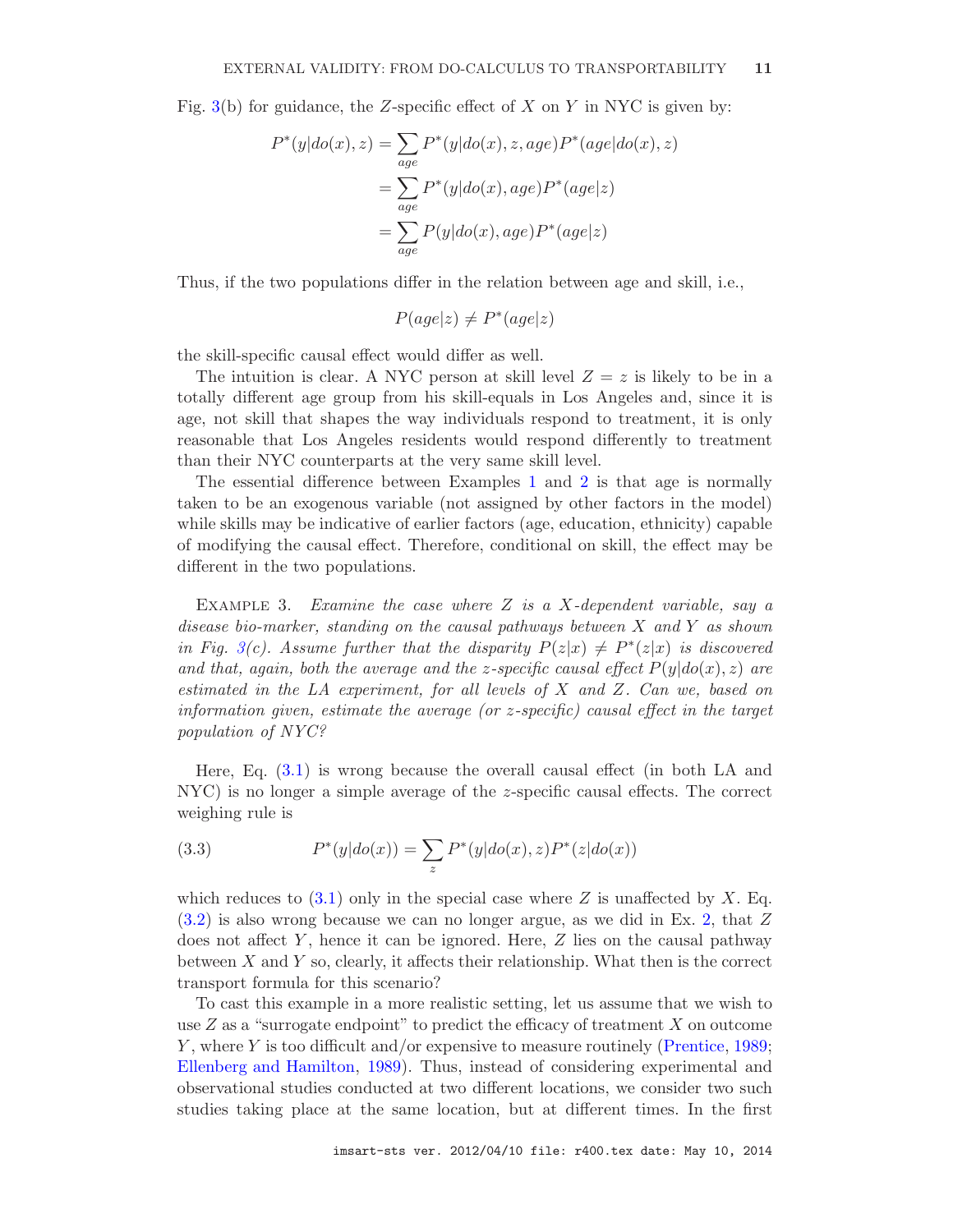study, we measure  $P(y, z|do(x))$  and discover that Z is a good surrogate, namely, knowing the effect of treatment on Z allows prediction of the effect of treatment on the more clinically relevant outcome  $(Y)$  (Joff[e and Green,](#page-22-21) [2009](#page-22-21)). Once Z is proclaimed a "surrogate endpoint", it invites efforts to find direct means of controlling Z. For example, if cholesterol level is found to be a predictor of heart diseases in a long-run trial, drug manufacturers would rush to offer cholesterolreducing substances for public consumption. As a result, both the prior  $P(z)$ and the treatment-dependent probability  $P(z|do(x))$  would undergo a change, resulting in  $P^*(z)$  and  $P^*(z|do(x))$ , respectively.

We now wish to re-assess the effect of the drug  $P^*(y|do(x))$  in the new population and do it in the cheapest possible way, namely, by conducting an observational study to estimate  $P^*(z, x)$ , acknowledging that confounding exists between X and Y and that the drug affects Y both directly and through  $Z$ , as shown in Fig.  $3(c)$  $3(c)$ .

Using a graphical representation to encode the assumptions articulated thus far, and further assuming that the disparity observed stems only from a difference in people's susceptibility to  $X$  (and not due to a change in some unobservable confounder), we will prove in Section [5](#page-16-0) that the correct transport formula should be

<span id="page-11-2"></span>(3.4) 
$$
P^*(y|do(x)) = \sum_{z} P(y|do(x), z)P^*(z|x),
$$

which is different from both  $(3.1)$  and  $(3.2)$ . It calls instead for the z-specific effects to be re-weighted by the conditional probability  $P^*(z|x)$ , estimated in the target population.  $^{14}$  $^{14}$  $^{14}$ 

To see how the transportability problem fits into the general scheme of causal analysis discussed in Section [2.1](#page-2-2) (Fig. [1\)](#page-3-0), we note that, in our case, the data comes from two sources, experimental (from the study) and non-experimental (from the target), assumptions are encoded in the form of selection diagrams, and the query stands for the causal effect (e.g.,  $P^*(y|do(x))$ ). Although this paper does not discuss the goodness-of-fit problem, standard methods are available for testing the compatibility of the selection diagram with the data available.

## 4. FORMALIZING TRANSPORTABILITY

#### <span id="page-11-0"></span>4.1 Selection diagrams and selection variables

The pattern that emerges from the examples discussed in Section [3](#page-8-0) indicates that transportability is a causal, not statistical notion. In other words, the conditions that license transport as well as the formulas through which results are transported depend on the causal relations between the variables in the domain, not merely on their statistics. For instance, it was important in Example [3](#page-10-0) to ascertain that the change in  $P(z|x)$  was due to the change in the way Z is affected by  $X$ , but not due to a change in confounding conditions between the two. This cannot be determined solely by comparing  $P(z|x)$  and  $P^*(z|x)$ . If X and Z are confounded (e.g., Fig.  $6(e)$  $6(e)$ ), it is quite possible for the inequality

<span id="page-11-1"></span><sup>&</sup>lt;sup>14</sup>Quite often the possibility of running a second randomized experiment to estimate  $P^*(z|do(x))$  is also available to investigators, though at a higher cost. In such cases, a transport formula would be derivable under more relaxed assumptions, for example, allowing for X and Z to be confounded.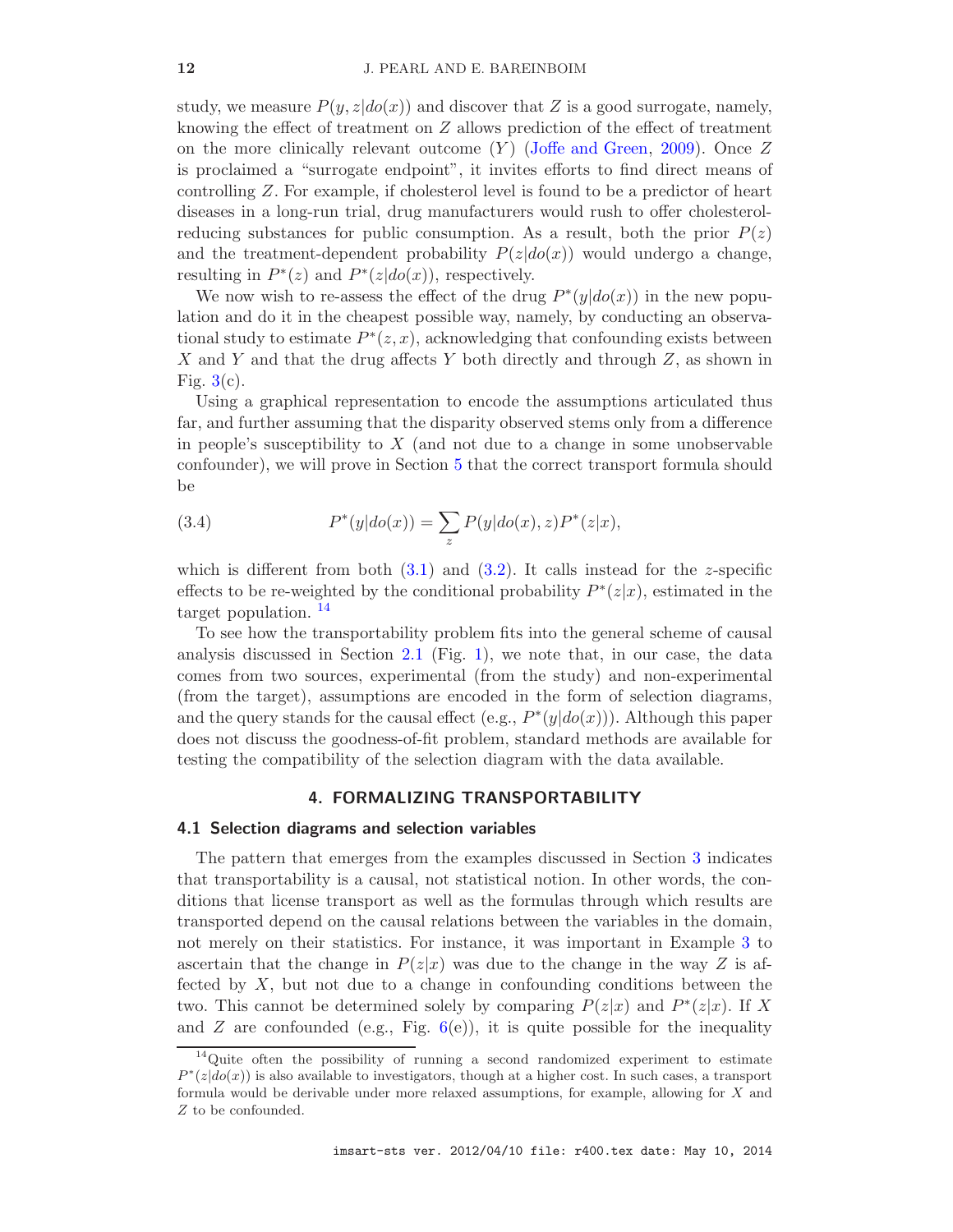$P(z|x) \neq P^*(z|x)$  to hold, reflecting differences in confounding, while the way that Z is affected by X (i.e.,  $P(z|do(x))$ ) is the same in the two populations – a different transport formula will then emerge for this case.

Consequently, licensing transportability requires knowledge of the mechanisms, or processes, through which population differences come about; different localization of these mechanisms yield different transport formulae. This can be seen most vividly in Example [2](#page-9-3) (Fig.  $3(b)$  $3(b)$ ) where we reasoned that no re-weighing is necessary if the disparity  $P(z) \neq P^*(z)$  originates with the way language proficiency depends on age, while the age distribution itself remains the same. Yet, because age is not measured, this condition cannot be detected in the probability distribution P, and cannot be distinguished from an alternative condition,

$$
P(age) \neq P^*(age)
$$
 and  $P(z|age) = P^*(z|age)$ ,

one that may require re–weighting according to to Eq. [\(3.1\)](#page-9-1). In other words, every probability distribution  $P(x, y, z)$  that is compatible with the process of Fig.  $3(b)$  $3(b)$  is also compatible with that of Fig.  $3(a)$  and, yet, the two processes dictate different transport formulas.

Based on these observations, it is clear that if we are to represent formally the differences between populations (similarly, between experimental settings or environments), we must resort to a representation in which the causal mechanisms are explicitly encoded and in which differences in populations are represented as local modifications of those mechanisms.

To this end, we will use causal diagrams augmented with a set, S, of "selection variables," where each member of  $S$  corresponds to a mechanism by which the two populations differ, and switching between the two populations will be represented by conditioning on different values of these  $S$  variables.<sup>[15](#page-12-0)</sup>

Intuitively, if  $P(v|do(x))$  stands for the distribution of a set V of variables in the experimental study (with X randomized) then we designate by  $P^*(v|do(x))$ the distribution of V if we were to conduct the study on population  $\Pi^*$  instead of  $\Pi$ . We now attribute the difference between the two to the action of a set S of selection variables, and write<sup>[16](#page-12-1) [17](#page-12-2)</sup>

$$
P^*(v|do(x)) = P(v|do(x), s^*).
$$

The selection variables in  $S$  may represent all factors by which populations may differ or that may "threaten" the transport of conclusions between populations. For example, in Fig. [4\(](#page-13-0)a) the age disparity  $P(z) \neq P^*(z)$  discussed in Example [1](#page-8-2) will be represented by the inequality

$$
P(z) \neq P(z|s)
$$

Text

<span id="page-12-0"></span><sup>&</sup>lt;sup>15</sup>Disparities among populations or sub-populations can also arise from differences in design; for example, if two samples are drawn by different criteria from a given population. The problem of generalizing between two such sub-populations is usually called sampling selection bias [\(Heckman](#page-22-22), [1979](#page-22-22); Hernán et al., [2004](#page-22-23); [Cole and Stuart,](#page-22-24) [2010](#page-22-24); [Pearl,](#page-23-22) [2013](#page-23-22); [Bareinboim et al.,](#page-22-25) [2014](#page-22-25)). In this paper, we deal only with nature-induced, not man-made disparities.

<span id="page-12-1"></span><sup>&</sup>lt;sup>16</sup>Alternatively, one can represent the two populations' distributions by  $P(v|do(x), s)$ , and  $P(v|do(x), s^*)$ , respectively. The results, however, will be the same, since only the location of S enters the analysis.

<span id="page-12-2"></span><sup>&</sup>lt;sup>17</sup>Pearl [\(1993](#page-23-3); [2009b](#page-23-19), p. 71), [Spirtes et al.](#page-23-3) (1993), and [Dawid](#page-22-13) [\(2002](#page-22-13)), for example, use conditioning on auxiliary variables to switch between experimental and observational studies. [Dawid](#page-22-13) [\(2002\)](#page-22-13) further uses such variables to represent changes in parameters of probability distributions.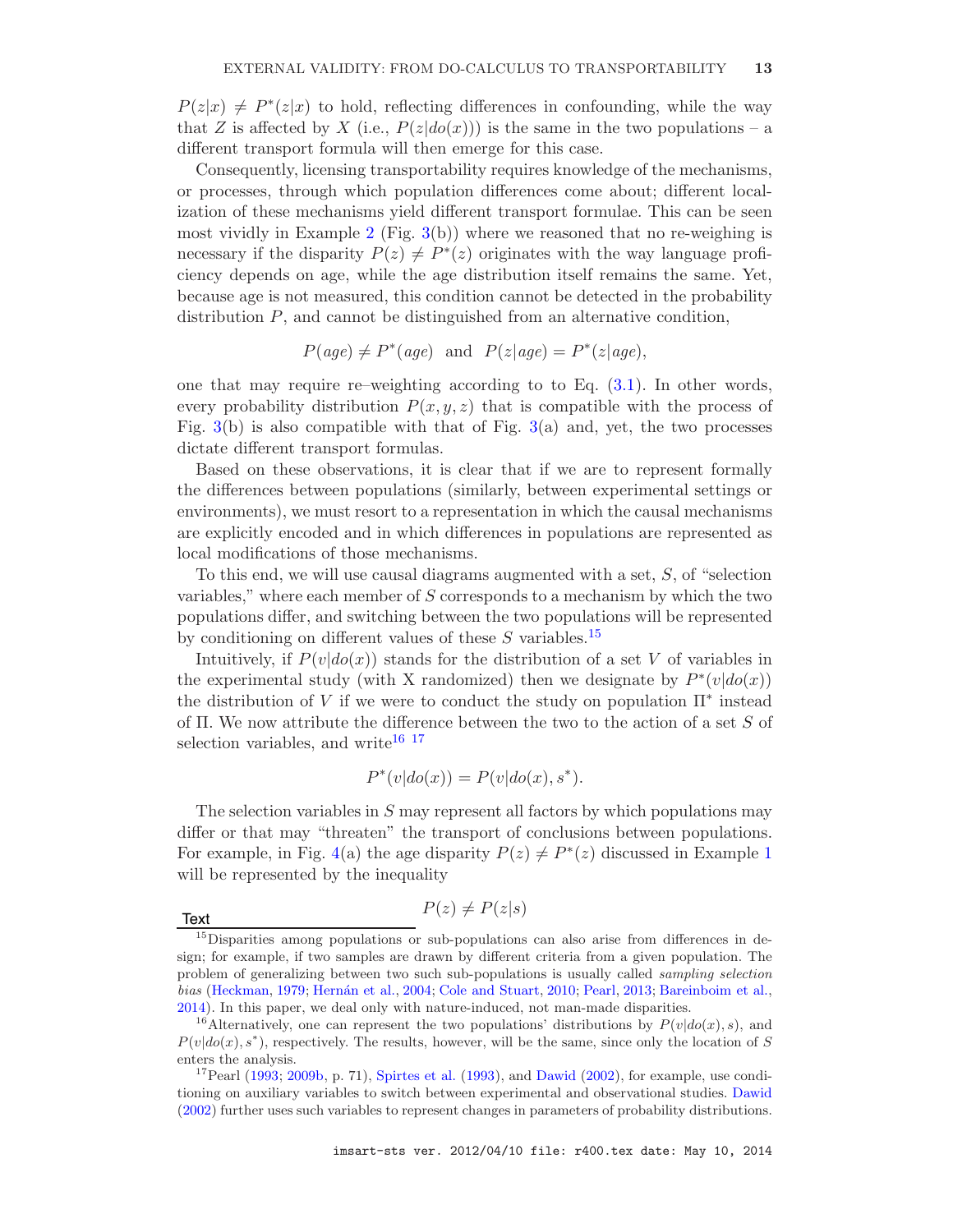where S stands for all factors responsible for drawing subjects at age  $Z = z$  to NYC rather than LA.

Of equal importance is the absence of an S variable pointing to Y in Fig.  $4(a)$  $4(a)$ , which encodes the assumption that age-specific effects are invariant across the two populations.

<span id="page-13-2"></span>This graphical representation, which we will call "selection diagrams" is defined as follows:[18](#page-13-1)

DEFINITION 4 (Selection Diagram). Let  $\langle M, M^* \rangle$  be a pair of structural causal models (Definition [1\)](#page-4-0) relative to domains  $\langle \Pi, \Pi^* \rangle$ , sharing a causal diagram G.  $\langle M, M^* \rangle$  is said to induce a selection diagram D if D is constructed as follows:

- 1. Every edge in G is also an edge in D;
- 2. D contains an extra edge  $S_i \to V_i$  whenever there might exist a discrepancy  $f_i \neq f_i^*$  or  $P(U_i) \neq P^*(U_i)$  between M and  $M^*$ .

In summary, the S-variables locate the *mechanisms* where structural discrepancies between the two populations are suspected to take place. Alternatively, the absence of a selection node pointing to a variable represents the assumption that the mechanism responsible for assigning value to that variable is the same in the two populations. In the extreme case, we could add selection nodes to all variables, which means that we have no reason to believe that the populations share any mechanism in common, and this, of course would inhibit any exchange of information among the populations. The invariance assumptions between populations, as we will see, will open the door for the transport of some experimental findings.



<span id="page-13-0"></span>FIG 4. Selection diagrams depicting specific versions of Examples  $1-3$ . In (a) the two populations differ in age distributions. In  $(b)$  the populations differs in how Z depends on age (an unmeasured variable, represented by the hollow circle) and the age distributions are the same. In  $(c)$  the populations differ in how Z depends on X. In all diagrams, dashed arcs (e.g.,  $X \leftarrow--\rightarrow Y$ ) represent the presence of latent variables affecting both  $X$  and  $Y$ .

For clarity, we will represent the  $S$  variables by squares, as in Fig. [4,](#page-13-0) which uses selection diagrams to encode the three examples discussed in Section [3.](#page-8-0) (Besides

<span id="page-13-1"></span><sup>&</sup>lt;sup>18</sup>The assumption that there are no structural changes between domains can be relaxed starting with  $D = G^*$  and adding S-nodes following the same procedure as in Def. [4,](#page-13-2) while enforcing acyclicity. In extreme cases in which the two domains differ in causal directionality [\(Spirtes et al.,](#page-23-11) [2000](#page-23-11), pp. 298–99), acyclicity cannot be maintained. This complication as well as one created when G is a edge-super set of  $G^*$  require a more elaborated graphical representation and lie beyond the scope of this paper.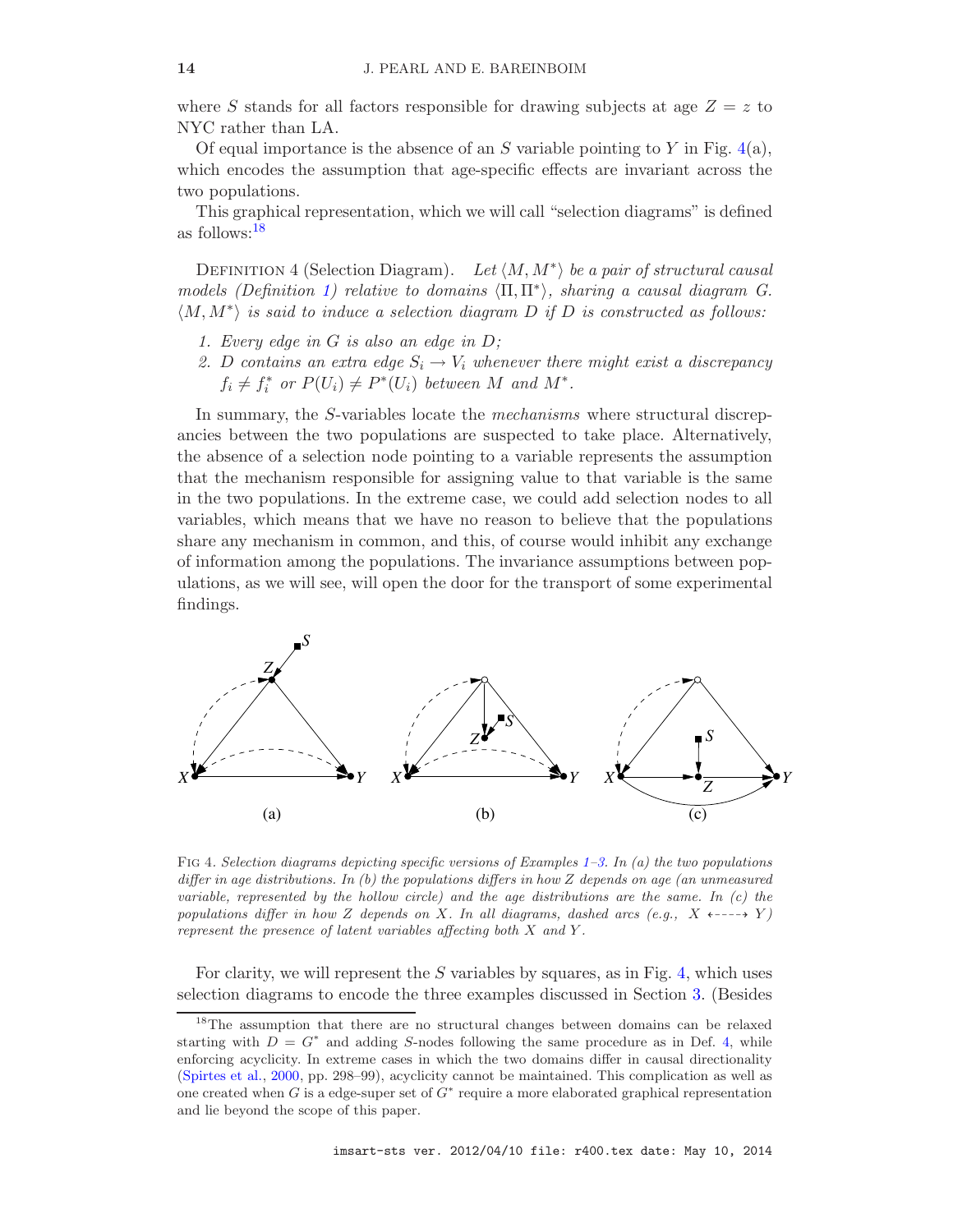the S variables, these graphs also include additional latent variables, represented by bidirected edges, which makes the examples more realistic.) In particular, Fig. [4\(](#page-13-0)a) and [4\(](#page-13-0)b) represent, respectively, two different mechanisms responsible for the observed disparity  $P(z) \neq P^*(z)$ . The first (Fig. [4\(](#page-13-0)a)) dictates transport formula  $(3.1)$ , while the second (Fig. [4\(](#page-13-0)b)) calls for direct, unadjusted transport  $(3.2)$ . This difference stems from the location of the S variables in the two diagrams. In Fig.  $4(a)$  $4(a)$ , the S variable represents unspecified factors that cause age differences between the two populations, while in Fig.  $4(b)$  $4(b)$ , S represents factors that cause differences in reading skills  $(Z)$  while the age distribution itself (unobserved) remains the same.

In this paper, we will address the issue of transportability assuming that scientific knowledge about invariance of certain mechanisms is available and encoded in the selection diagram through the S nodes. Such knowledge is, admittedly, more demanding than that which shapes the structure of each causal diagram in isolation. It is, however, a prerequisite for any attempt to justify transfer of findings across populations, which makes selection diagrams a mathematical object worthy of analysis

#### 4.2 Transportability: Definitions and Examples

<span id="page-14-0"></span>Using selection diagrams as the basic representational language, and harnessing the concepts of intervention,  $do$ -calculus, and identifiability (Section [2\)](#page-2-0), we can now give the notion of transportability a formal definition.

DEFINITION 5 (Transportability). Let D be a selection diagram relative to domains  $\langle \Pi, \Pi^* \rangle$ . Let  $\langle P, I \rangle$  be the pair of observational and interventional distributions of  $\Pi$ , and  $P^*$  be the observational distribution of  $\Pi^*$ . The causal relation  $R(\Pi^*) = P^*(y|do(x), z)$  is said to be transportable from  $\Pi$  to  $\Pi^*$  in D if  $R(\Pi^*)$ is uniquely computable from  $P, P^*, I$  in any model that induces  $D$ .

Two interesting connections between identifiability and transportability are worth noting. First, note that all identifiable causal relations in  $D$  are also transportable, because they can be computed directly from  $P^*$  and require no experimental information from  $\Pi$ . Second, note that given causal diagram  $G$ , one can produce a selection diagram  $D$  such that identifiability in  $G$  is equivalent to transportability in D. First set  $D = G$ , and then add selection nodes pointing to all variables in  $D$ , which represents that the target domain does not share any mechanism with its counterpart – this is equivalent to the problem of identifiability because the only way to achieve transportability is to identify  $R$  from scratch in the target population.

While the problems of identifiability and transportability are related, proofs of non-transportability are more involved than those of non-identifiability for they require one to demonstrate the non-existence of two competing models compatible with D, agreeing on  $\{P, P^*, I\}$ , and disagreeing on  $R(\Pi^*)$ .

Definition [5](#page-14-0) is declarative, and does not offer an effective method of demonstrating transportability even in simple models. Theorem [1](#page-14-1) offers such a method using a sequence of derivations in do-calculus.

<span id="page-14-1"></span>THEOREM 1. Let  $D$  be the selection diagram characterizing two populations,  $\Pi$  and  $\Pi^*$ , and S a set of selection variables in D. The relation  $R = P^*(y|do(x), z)$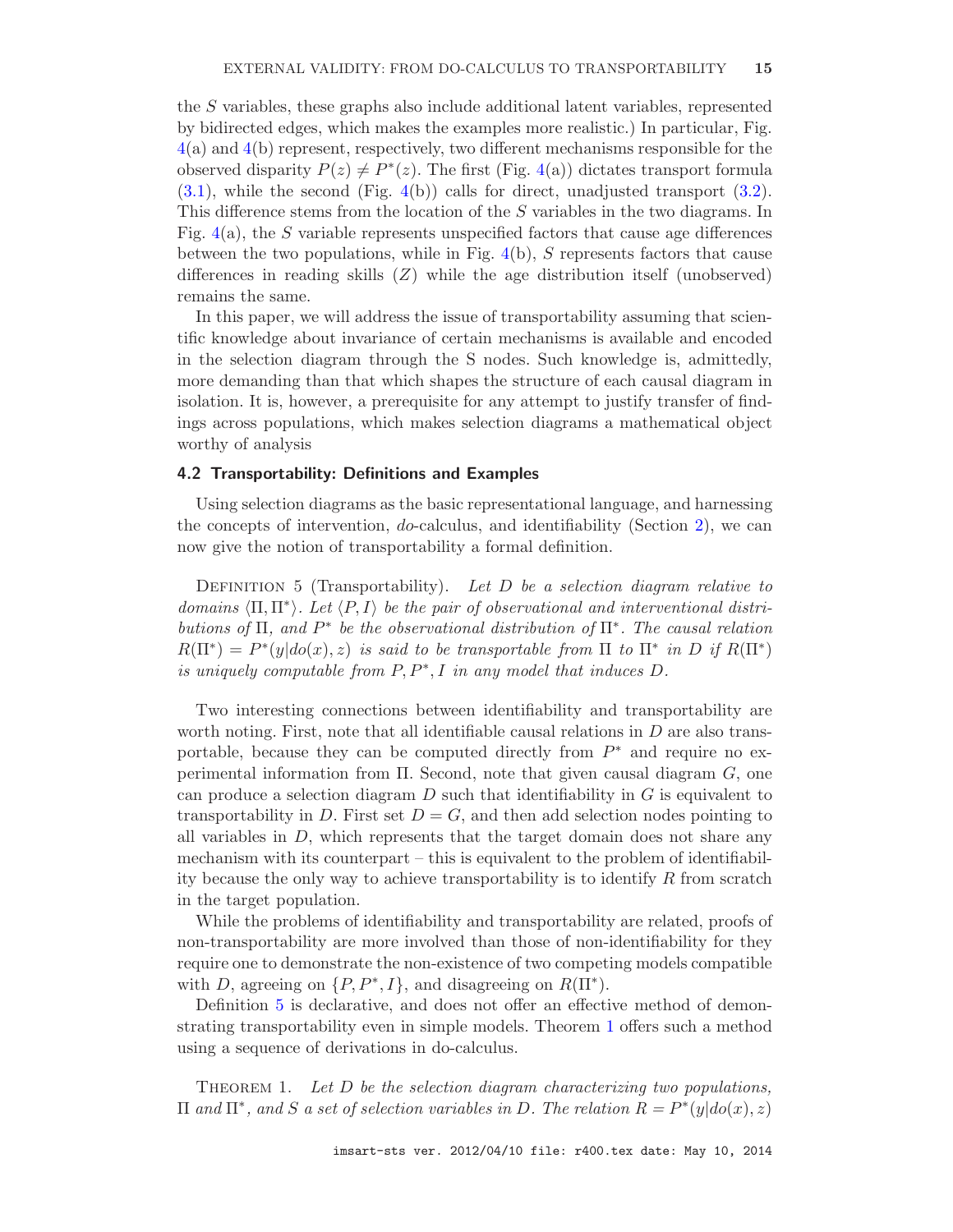is transportable from  $\Pi$  to  $\Pi^*$  if the expression  $P(y|do(x), z, s)$  is reducible, using the rules of do-calculus, to an expression in which S appears only as a conditioning variable in do-free terms.

PROOF. Every relation satisfying the condition of Theorem [1](#page-14-1) can be written as an algebraic combination of two kinds of terms, those that involve S and those that do not. The former can be written as  $P^*$ -terms and are estimable, therefore, from observations on  $\Pi^*$ , as required by Definition [5.](#page-14-0) All other terms, especially those involving do-operators, do not contain  $S$ ; they are experimentally identifiable therefore in Π.  $\Box$ 

This criterion was proven to be both sufficient and necessary for causal effects, namely  $R = P^*(y|do(x))$  [\(Bareinboim and Pearl](#page-21-3), [2012](#page-21-3)). Theorem [1,](#page-14-1) though procedural, does not specify the sequence of rules leading to the needed reduction when such a sequence exists. [\(Bareinboim and Pearl,](#page-21-4) [2013b](#page-21-4)) derived a complete procedural solution for this, based on graphical method developed in [\(Tian and Pearl](#page-23-24), [2002](#page-23-24); [Shpitser and Pearl,](#page-23-10) [2006](#page-23-10)). Despite its completeness, however, the procedural solution is not trivial, and we take here an alternative route to establish a simple and transparent procedure for confirming transportability, guided by two recognizable subgoals.

DEFINITION 6. *(Trivial Transportability)* 

A causal relation R is said to be trivially transportable from  $\Pi$  to  $\Pi^*$ , if  $R(\Pi^*)$ is identifiable from  $(G^*, P^*)$ .

This criterion amounts to an ordinary test of identifiability of causal relations using graphs, as given by Definition [2.](#page-6-1) It permits us to estimate  $R(\Pi^*)$  directly from observational studies on  $\Pi^*$ , un-aided by causal information from  $\Pi$ .

EXAMPLE 4. Let R be the causal effect  $P^*(y|do(x))$  and let the selection diagram of  $\Pi$  and  $\Pi^*$  be given by  $X \to Y \leftarrow S$ , then R is trivially transportable, since  $R(\Pi^*) = P^*(y|x)$ .

Another special case of transportability occurs when a causal relation has identical form in both domains – no recalibration is needed.

#### DEFINITION 7. (Direct Transportability)

A causal relation R is said to be directly transportable from  $\Pi$  to  $\Pi^*$ , if  $R(\Pi^*)$  =  $R(\Pi)$ .

A graphical test for direct transportability of  $R = P^*(y|do(x), z)$  follows from do-calculus and reads:  $(S \perp \!\!\!\perp Y | X, Z)_{G_{\overline{X}}};$  in words, X blocks all paths from S to Y once we remove all arrows pointing to X and condition on  $Z$ . As a concrete example, this test is satisfied in Fig.  $4(a)$  $4(a)$ , and therefore, the z-specific effects is the same in both populations; it is directly transportable.

#### Remark.

The notion of "external validity" as defined by [Manski](#page-22-4) [\(2007](#page-22-4)) (footnote [1\)](#page-1-0) corresponds to Direct Transportability, for it requires that  $R$  retains its validity without adjustment, as in Eq.  $(3.2)$ . Such conditions preclude the use of information from  $\Pi^*$  to recalibrate R.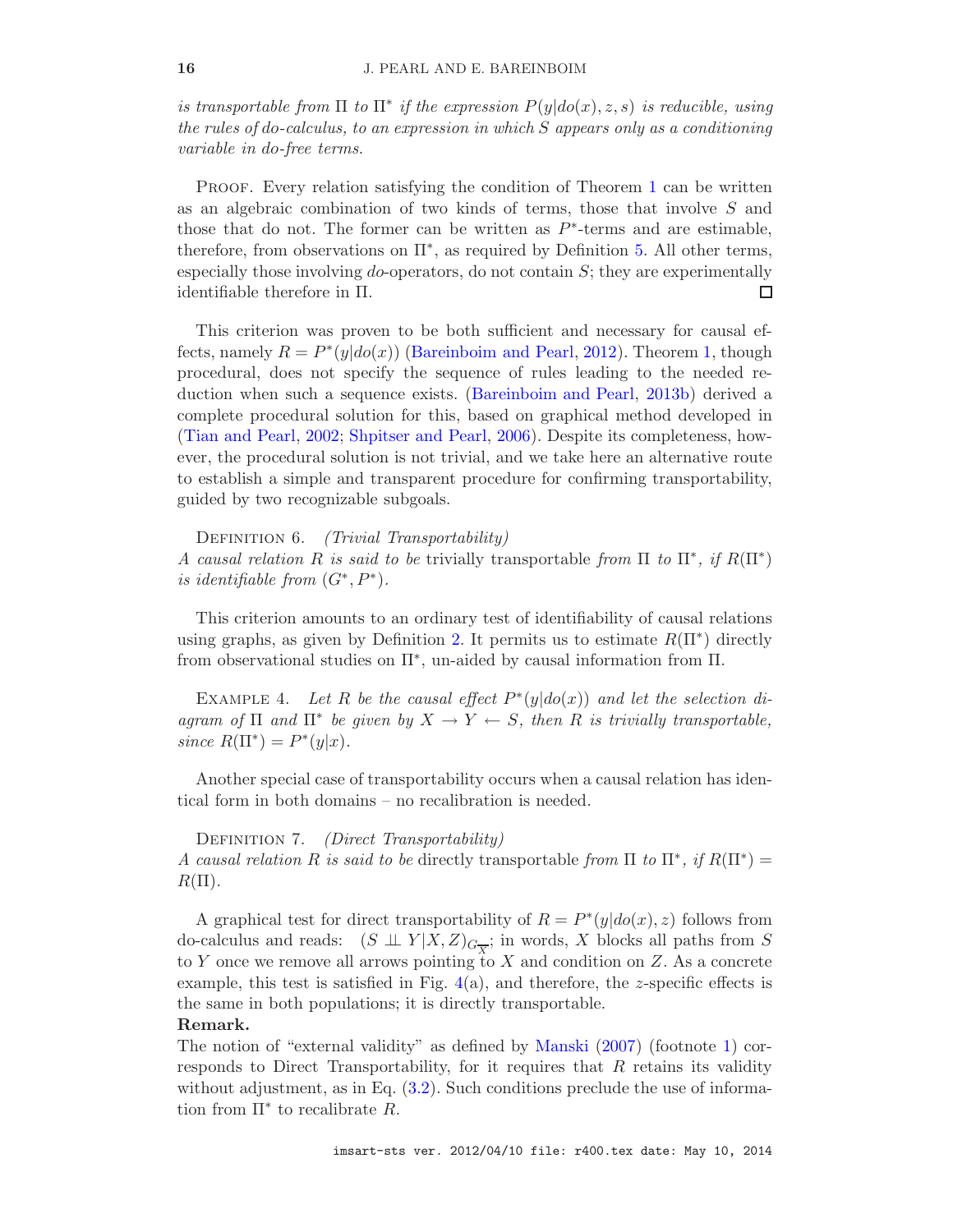EXAMPLE 5. Let R be the causal effect of X on Y, and let D have a single S node pointing to  $X$ , then  $R$  is directly transportable, because causal effects are independent of the selection mechanism (see [Pearl](#page-23-19), [2009b](#page-23-19), pp. 72–73).

EXAMPLE 6. Let R be the z-specific causal effect of X on Y  $P^*(y|do(x), z)$ where Z is a set of variables, and P and  $P^*$  differ only in the conditional probabilities  $P(z|pa(Z))$  and  $P^*(z|pa(Z))$  such that  $(Z \perp \!\!\! \perp Y | pa(Z))$ , as shown in Fig.  $\mathcal{A}(b)$ . Under these conditions, R is not directly transportable. However, the pa(Z)specific causal effects  $P^*(y|do(x), pa(Z))$  are directly transportable, and so is  $P^*(y|do(x))$ . Note that, due to the confounding arcs, none of these quantities is identifiable.

# 5. TRANSPORTABILITY OF CAUSAL EFFECTS - A GRAPHICAL **CRITERION**

<span id="page-16-0"></span>We now state and prove two theorems that permit us to decide algorithmically, given a selection diagram, whether a relation is transportable between two populations, and what the transport formula should be.

<span id="page-16-1"></span>THEOREM 2. Let  $D$  be the selection diagram characterizing two populations, Π and Π∗, and S the set of selection variables in D. The strata-specific causal effect  $P^*(y|do(x), z)$  is transportable from  $\Pi$  to  $\Pi^*$  if Z d-separates Y from S in the X-manipulated version of D, that is, Z satisfies  $(Y \perp \!\!\! \perp S | Z, X)_{D_{\overline{z}}}.$ 

PROOF.

$$
P^*(y|do(x), z) = P(y|do(x), z, s^*)
$$

From Rule-1 of do-calculus we have:  $P(y|do(x), z, s^*) = P(y|do(x), z)$  whenever Z satisfies  $(Y \perp \!\!\! \perp S | Z, X)$  in  $D_{\overline{X}}$ . This proves Theorem [2.](#page-16-1)  $\Box$ 



<span id="page-16-2"></span>FIG 5. Selection diagrams illustrating S-admissibility. (a) has no S-admissible set while in  $(b)$ , W is S-admissible.

DEFINITION 8.  $(S-admissible)$ A set T of variables satisfying  $(Y \perp \!\!\! \perp S | T, X)$  in  $D_{\overline{X}}$  will be called S-admissible (with respect to the causal effect of  $X$  on  $Y$ ).

COROLLARY 1. The average causal effect  $P^*(y|do(x))$  is transportable from Π to Π<sup>∗</sup> if there exists a set Z of observed pre-treatment covariates that is Sadmissible. Moreover, the transport formula is given by the weighting of Eq.  $(3.1)$ .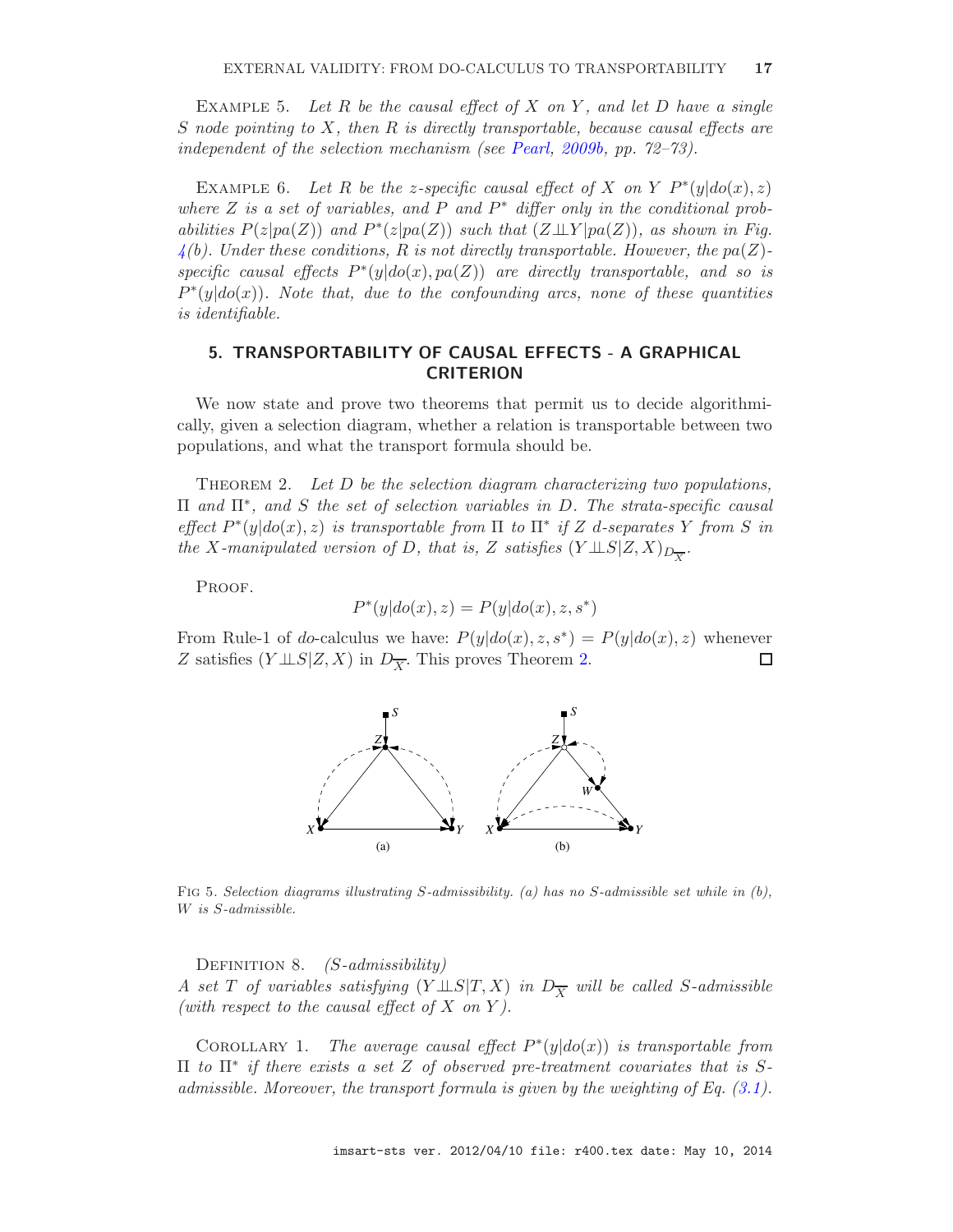EXAMPLE 7. The causal effect is transportable in Fig.  $\mathcal{A}(a)$ , since Z is Sadmissible, and in Fig.  $4(b)$  $4(b)$ , where the empty set is S-admissible. It is also transportable by the same criterion in Fig.  $5(b)$  $5(b)$ , where W is S-admissible, but not in Fig.  $5(a)$  $5(a)$  where no S-admissible set exists.

<span id="page-17-1"></span>COROLLARY 2. Any  $S$  variable that is pointing directly into  $X$  as in Fig.  $6(a)$  $6(a)$ , or that is d-separated from Y in  $D_{\overline{X}}$  can be ignored.

This follows from the fact that the empty set is S-admissible relative to any such S variable. Conceptually, the corollary reflects the understanding that differences in propensity to receive treatment do not hinder the transportability of treatment effects; the randomization used in the experimental study washes away such differences.

We now generalize Theorem [2](#page-16-1) to cases involving treatment-dependent Z variables, as in Fig.  $4(c)$  $4(c)$ .

THEOREM 3. The average causal effect  $P^*(y|do(x))$  is transportable from  $\Pi$ to  $\Pi^*$  if either one of the following conditions holds

- 1.  $P^*(y|do(x))$  is trivially transportable;
- 2. There exists a set of covariates, Z (possibly affected by X) such that Z is S-admissible and for which  $P^*(z|do(x))$  is transportable;
- <span id="page-17-0"></span>3. There exists a set of covariates, W that satisfy  $(X \perp\!\!\!\perp Y | W)_{D_{\overline{Y(W)}}}$  and for which  $P^*(w|do(x))$  is transportable.

PROOF. 1. Condition (1) entails transportability. 2. If condition (2) holds, it implies

(5.1) 
$$
P^*(y|do(x)) = P(y|do(x), s)
$$

(5.2) 
$$
= \sum_{z} P(y|do(x), z, s) P(z|do(x), s)
$$

(5.3) 
$$
= \sum_{z} P(y|do(x), z)P^*(z|do(x))
$$

We now note that the transportability of  $P(z|do(x))$  should reduce  $P^*(z|do(x))$ to a star-free expression and would render  $P^*(y|do(x))$  transportable.

3. If condition 
$$
(3)
$$
 holds, it implies

(5.4) 
$$
P^*(y|do(x)) = P(y|do(x), s)
$$

$$
= \sum P(y|do(x), w, s)P(w|do(x), s)
$$

(5.6) 
$$
= \sum_{w}^{w} P(y|w,s)P^*(w|do(x))
$$

(by Rule-3 of do-calculus)

(5.7) 
$$
= \sum_{w} P^*(y|w)P^*(w|do(x))
$$

We similarly note that the transportability of  $P^*(w|do(x))$  should reduce  $P(w|do(x), s)$  to a star-free expression and would render  $P^*(y|do(x))$  transportable. This proves Theorem [3.](#page-17-0)

□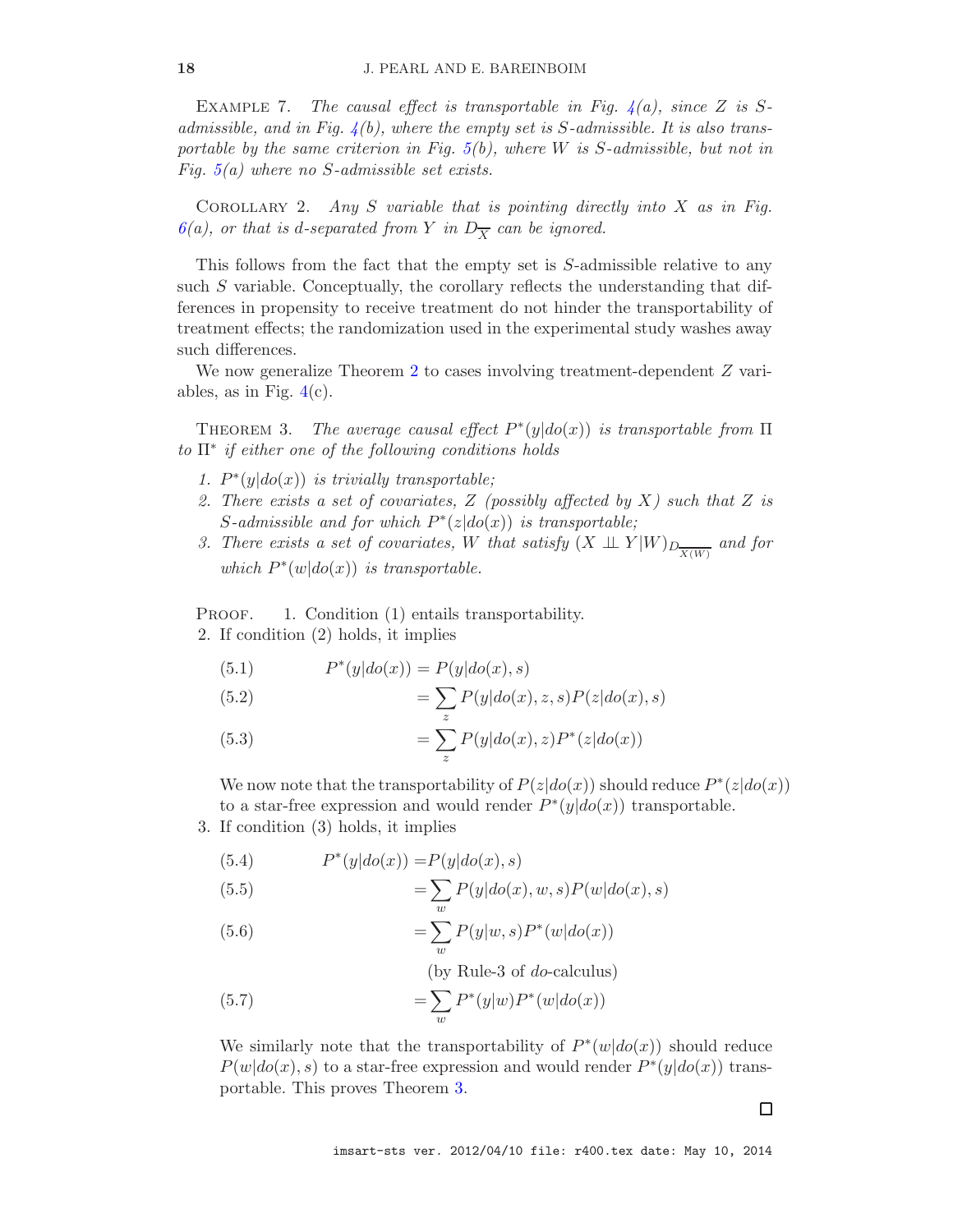

<span id="page-18-0"></span>FIG 6. Selection diagrams illustrating transportability. The causal effect  $P(y|do(x))$  is (trivially) transportable in  $(c)$  but not in  $(b)$  and  $(f)$ . It is transportable in  $(a)$ ,  $(d)$ , and  $(e)$  (see Corollary [2\)](#page-17-1).

EXAMPLE 8. To illustrate the application of Theorem [3,](#page-17-0) let us apply it to Fig.  $\mathcal{A}(c)$ , which corresponds to the surrogate endpoint problem discussed in Section [3](#page-8-0) (Example [3\)](#page-10-0). Our goal is to estimate  $P^*(y|do(x))$  – the effect of X on Y in the new population created by changes in how  $Z$  responds to  $X$ . The structure of the problem permits us to satisfy condition 2 of the theorem, since  $Z$  is  $S$ admissible and  $P^*(z|do(x))$  is trivially transportable. The former can be seen from  $(S \perp \perp Y | X, Z)_{G_{\overline{X}}}$ , hence  $P^*(y|do(x), z) = P(y|do(x), z)$ ; the latter can be seen from the fact that X and Z and unconfounded, hence  $P^*(z|do(x)) = P^*(z|x)$ . Putting the two together, we get

(5.8) 
$$
P^*(y|do(x)) = \sum_{z} P(y|do(x), z)P^*(z|x),
$$

which proves Eq.  $(3.4)$ .

#### Remark.

The test entailed by Theorem [3](#page-17-0) is recursive, since the transportability of one causal effect depends on that of another. However, given that the diagram is finite and acyclic, the sets  $Z$  and  $W$  needed in conditions 2 and 3 of Theorem  $3$  would become closer and closer to  $X$ , and the iterative process will terminate after a finite number of steps. This occurs because the causal effects  $P^*(z|do(x))$ (likewise,  $P^*(w|do(x))$ ) is trivially transportable and equals  $P(z)$  for any Z node that is not a descendant of  $X$ . Thus, the need for reiteration applies only to those members of  $Z$  that lie on the causal pathways from  $X$  to  $Y$ . Note further that the analyst need not terminate the procedure upon satisfying the condition in Theorem [3.](#page-17-0) If one wishes to reduce the number of experiments, it can continue until no further reduction is feasible.

EXAMPLE 9. Fig.  $6(d)$  $6(d)$  requires that we invoke both conditions of Theorem [3,](#page-17-0) iteratively. To satisfy condition 2 we note that  $Z$  is  $S$ -admissible, and we need to prove the transportability of  $P^*(z|do(x))$ . To do that, we invoke condition 3 and note that  $W$  d-separates  $X$  from  $Z$  in  $D$ . There remains to confirm the transportability of  $P^*(w|do(x))$ , but this is quaranteed by the fact that the empty set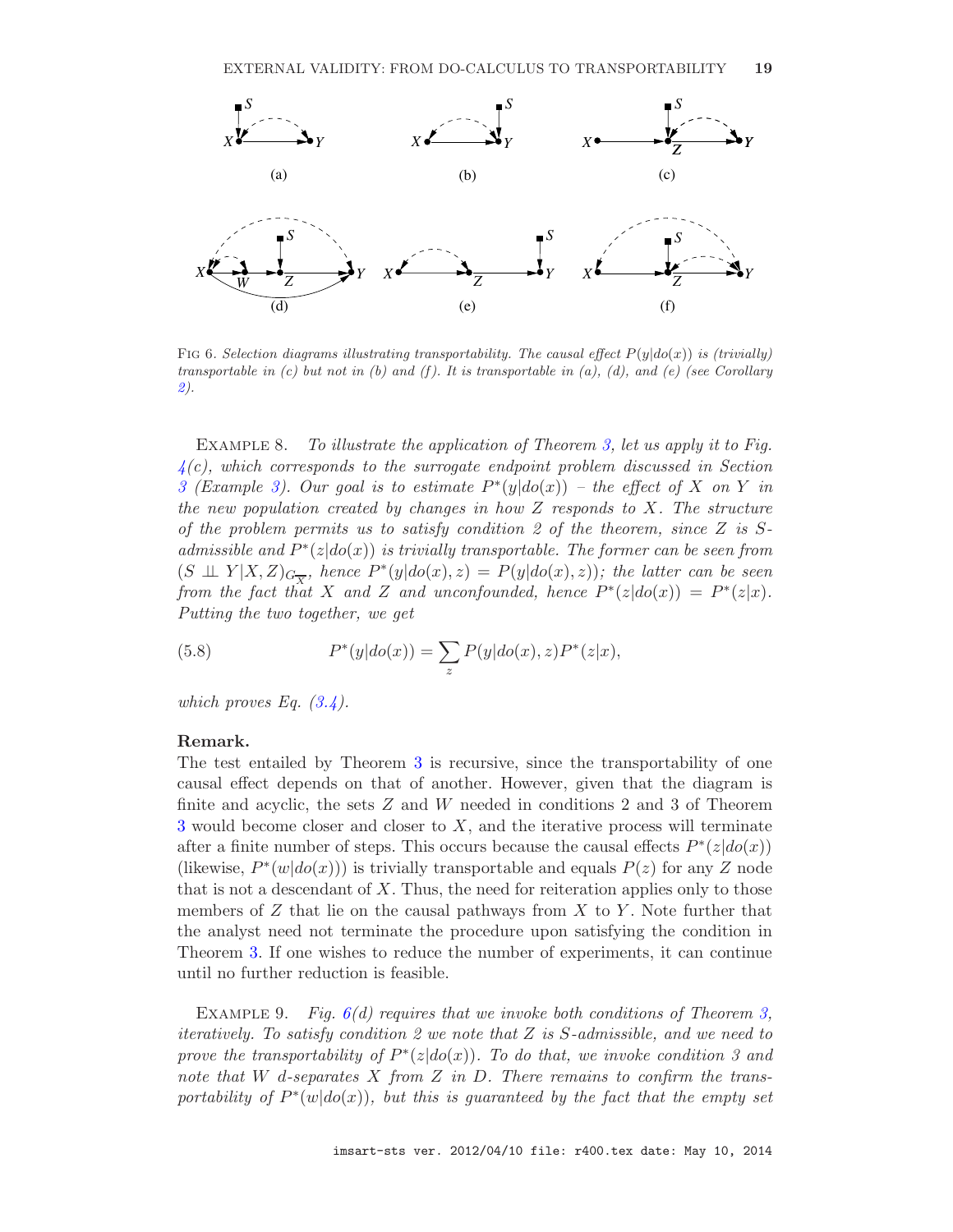

<span id="page-19-0"></span>FIG 7. Selection diagram in which the causal effect is shown to be transportable in multiple iterations of Theorem [3](#page-17-0) (see Appendix 1).

is S-admissible relative to W, since  $(W \perp\!\!\!\perp S)$ . Hence, by Theorem [2](#page-16-1) (replacing Y with W)  $P^*(w|do(x))$  is transportable, which bestows transportability on  $P^*(y|do(x))$ . Thus, the final transport formula (derived formally in Appendix 1) is:

<span id="page-19-2"></span>(5.9) 
$$
P^*(y|do(x)) = \sum_{z} P(y|do(x), z) \sum_{w} P(w|do(x))P^*(z|w)
$$

The first two factors of the expression are estimable in the experimental study, and the third through observational studies on the target population. Note that the joint effect  $P(y, w, z|do(x))$  need not be estimated in the experiment; a decomposition that results in decrease of measurement cost and sampling variability.

A similar analysis proves the transportability of the causal effect in Fig.  $6(e)$  $6(e)$ (see [Pearl and Bareinboim](#page-23-25) [\(2011](#page-23-25))). The model of Fig. [6\(](#page-18-0)f) however does not allow for the transportability of  $P^*(y|do(x))$  as witnessed by the absence of Sadmissible set in the diagram, and the inapplicability of condition 3 of Theorem [3.](#page-17-0)

<span id="page-19-1"></span>EXAMPLE 10. To illustrate the power of Theorem  $\beta$  in discerning transportability and deriving transport formulae, Fig. [7](#page-19-0) represents a more intricate selection diagram, which requires several iteration to discern transportability. The transport formula for this diagram is given by (derived formally in Appendix 1):

<span id="page-19-3"></span>
$$
(5.10) P^*(y | do(x)) = \sum_{z} P(y | do(x), z) \sum_{w} P^*(z | w) \sum_{t} P(w | do(x), t) P^*(t)
$$

The main power of this formula is to guide investigators in deciding what measurements need be taken in both the experimental study and the target population. It asserts, for example, that variables  $U$  and  $V$  need not be measured. It likewise asserts that the W-specific causal effects need not be estimated in the experimental study and only the conditional probabilities  $P^*(z|w)$  and  $P^*(t)$ need be estimated in the target population. The derivation of this formulae is given in Appendix 1.

Despite its power, Theorem [3](#page-17-0) in not complete, namely, it is not guaranteed to approve all transportable relations or to disapprove all non-transportable ones.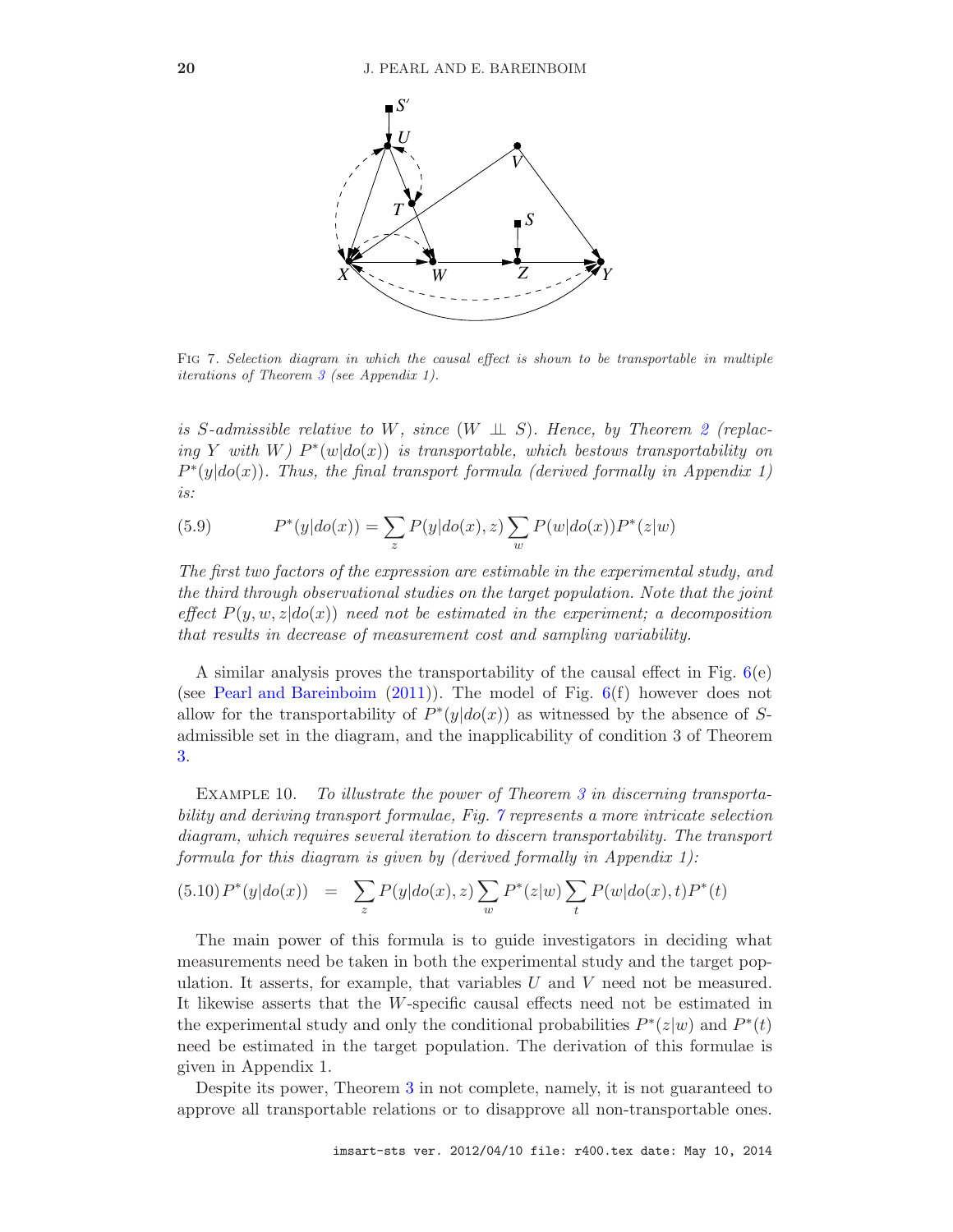An example of the former is contrived in [Bareinboim and Pearl](#page-21-3) [\(2012](#page-21-3)), where an alternative, necessary and sufficient condition is established in both graphical and algorithmic form. Theorem [3](#page-17-0) provides, nevertheless, a simple and powerful method of establishing transportability in practice.

# 6. CONCLUSIONS

<span id="page-20-0"></span>Given judgements of how target populations may differ from those under study, the paper offers a formal representational language for making these assessments precise and for deciding whether causal relations in the target population can be inferred from those obtained in an experimental study. When such inference is possible, the criteria provided by Theorems [2](#page-16-1) and [3](#page-17-0) yield transport formulae, namely, principled ways of calibrating the transported relations so as to properly account for differences in the populations. These transport formulae enable the investigator to select the essential measurements in both the experimental and observational studies, and thus minimize measurement costs and sample variability.

The inferences licensed by Theorem [2](#page-16-1) and [3](#page-17-0) represent worst case analysis, since we have assumed, in the tradition of nonparametric modeling, that every variable may potentially be an effect-modifier (or moderator.) If one is willing to assume that certain relationships are non interactive, or monotonic as is the case in additive models, then additional transport licenses may be issued, beyond those sanctioned by Theorems [2](#page-16-1) and [3.](#page-17-0)

While the results of this paper concern the transfer of causal information from experimental to observational studies, the method can also benefit in transporting statistical findings from one observational study to another [\(Pearl and Bareinboim](#page-23-25) [\(2011\)](#page-23-25)). The rationale for such transfer is two fold. First, information from the first study may enable researchers to avoid repeated measurement of certain variables in the target population. Second, by pooling data from both populations, we increase the precision in which their commonalities are estimated and, indirectly, also increase the precision by which the target relationship is transported. Substantial reduction in sampling variability can be thus achieved through this decomposition [\(Pearl](#page-23-26) [\(2012b](#page-23-26))).

Clearly, the same data-sharing philosophy can be used to guide Meta-Analysis [\(Glass,](#page-22-0) [1976](#page-22-0); [Hedges and Olkin](#page-22-1), [1985](#page-22-1); [Rosenthal](#page-23-27), [1995](#page-23-27); [Owen,](#page-23-0) [2009](#page-23-0)), where one attempts to combine results from many experimental and observational studies, each conducted on a different population and under a different set of conditions, so as to construct an aggregate measure of effect size that is "better," in some formal sense, than any one study in isolation. While traditional approaches aims to average out differences between studies, our theory exploits the commonalities among the populations studied and the target population. By pooling together commonalities and discarding areas of disparity we gain maximum use of the available samples [\(Bareinboim and Pearl](#page-22-26) [\(2013c](#page-22-26))).

To be of immediate use, our method relies on the assumption that the analyst is in possession of sufficient background knowledge to determine, at least qualitatively, where two populations may differ from one another. This knowledge is not vastly different from that required in any principled approach to causation in observational studies, since judgement about possible effects of omitted factors is crucial in any such analysis. Whereas such knowledge may only be partially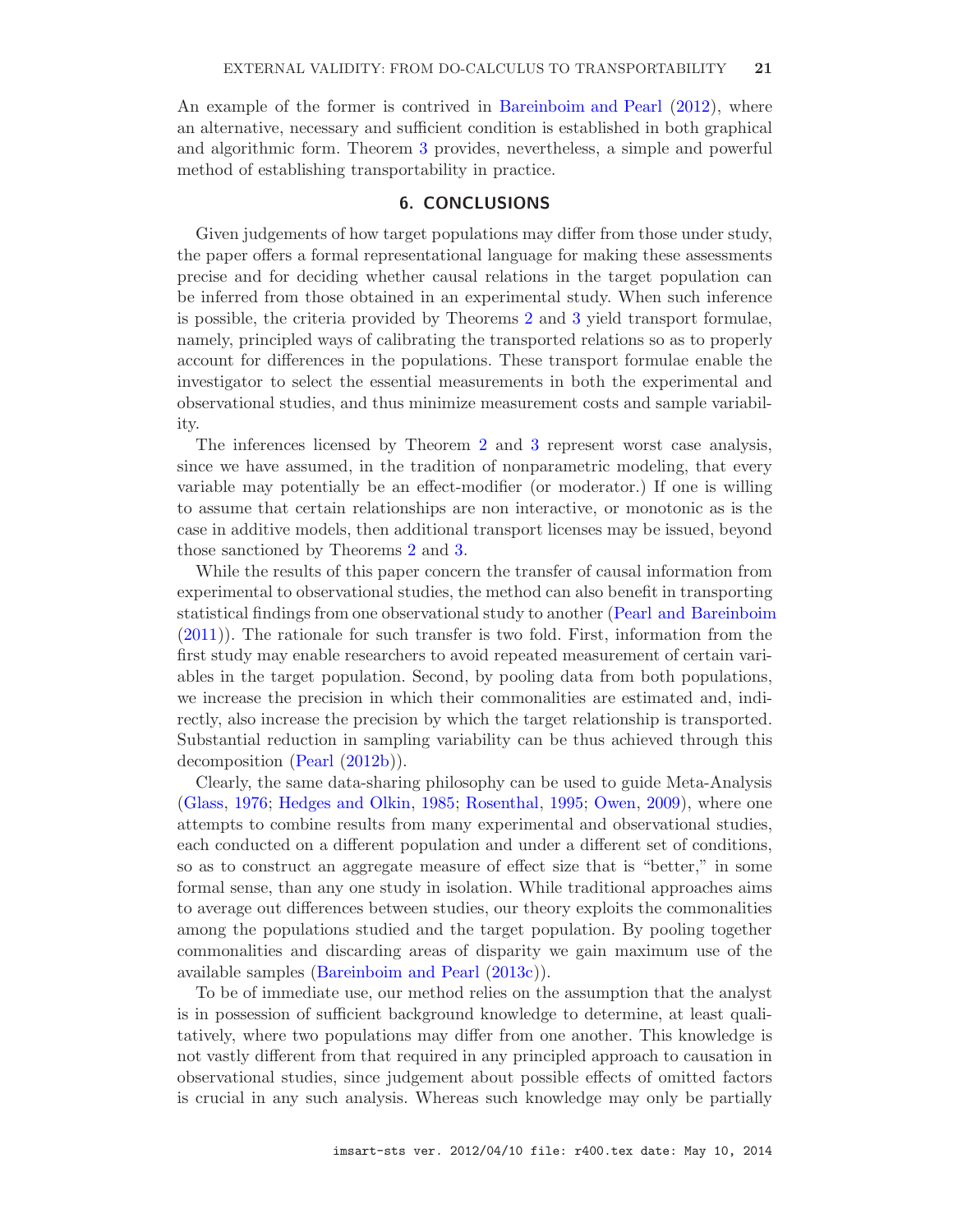available, the analysis presented in this paper is nevertheless essential for understanding what knowledge is needed for the task to succeed and how sensitive conclusions are to knowledge that we do not possess.

Real-life situations will be marred, of course, with additional complications that were not addressed directly in this paper; for example, measurement errors, selection bias, finite sample variability, uncertainty about the graph structure, and the possible existence of unmeasured confounders between any two nodes in the diagram. Such issues are not unique to transportability; they plague any problem in causal analysis, regardless of whether they are represented formally or ignored by avoiding formalism. The methods offered in this paper are representative of what theory permits us to do in ideal situations, and the graphical representation presented in this paper makes the assumptions explicit and transparent. Transparency is essential for reaching tentative consensus among researchers and for facilitating discussions to distinguish that which is deemed plausible and important from that which is negligible or implausible.

Finally, it is important to mention two recent extensions of the results reported in this article. [\(Bareinboim and Pearl](#page-21-5) [\(2013a](#page-21-5))) have addressed the problem of transportability in cases where only a limited set of experiments can be conducted at the source environment. Subsequently, the results were generalized to the problem of meta-transportability, that is, pooling experimental results from multiple and disparate sources to synthesize a consistent estimate of a causal relation at yet another environment, potentially different from each of the former [\(Bareinboim and Pearl](#page-22-26) [\(2013c](#page-22-26))). It is shown that such synthesis may be feasible from multiple sources even in cases where it is not feasible from any one source in isolation.

## ACKNOWLEDGMENT

This paper benefited from discussions with Onyebuchi Arah, Stuart Baker, Sander Greenland, Michael Hoefler, Marshall Joffe, William Shadish, Ian Shrier, and Dylan Small. We are grateful to two anonymous referees for thorough reviews of this manuscript and for suggesting a simplification in the transport formula of Example [10.](#page-19-1)

## REFERENCES

- <span id="page-21-0"></span>Adelman, L. (1991). Experiments, quasi-experiments, and case studies: A review of empirical methods for evaluating decision support systems. Systems, Man and Cybernetics, IEEE Transactions on 21 293 –301.
- <span id="page-21-1"></span>BALKE, A. and PEARL, J. (1995). Counterfactuals and policy analysis in structural models. In Uncertainty in Artificial Intelligence, Proceedings of the Eleventh Conference (P. Besnard and S. Hanks, eds.). Morgan Kaufmann, San Francisco, 11–18.
- <span id="page-21-2"></span>BAREINBOIM, E., BRITO, C. and PEARL, J. (2012). Local characterizations of causal Bayesian networks. Lecture Notes in Artificial Intelligence 7205 1–17.
- <span id="page-21-3"></span>BAREINBOIM, E. and PEARL, J. (2012). Transportability of causal effects: Completeness results. In Proceedings of the Twenty-Sixth National Conference on Artificial Intelligence. AAAI Press, Menlo Park, CA, 698–704.
- <span id="page-21-5"></span>BAREINBOIM, E. and PEARL, J. (2013a). Causal transportability with limited experiments. In Proceedings of the Twenty-Seventh National Conference on Artificial Intelligence. AAAI Press, Menlo Park, CA, 95–101.
- <span id="page-21-4"></span>BAREINBOIM, E. and PEARL, J. (2013b). A general algorithm for deciding transportability of experimental results. Journal of Causal Inference 1 107-134.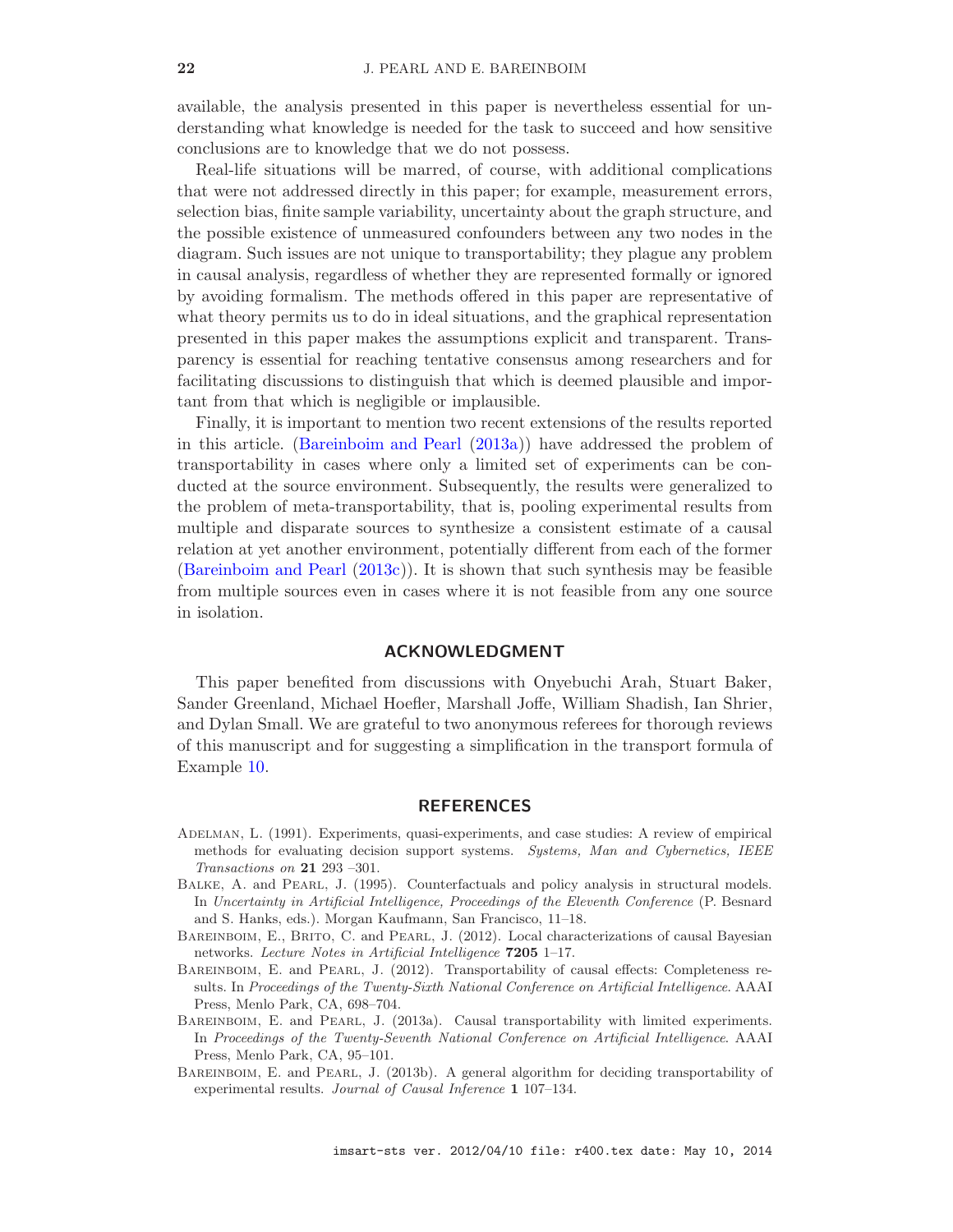- <span id="page-22-26"></span>BAREINBOIM, E. and PEARL, J. (2013c). Meta-transportability of causal effects: A formal approach. In Proceedings of the Sixteenth International Conference on Artificial Intelligence and Statistics (AISTATS 2013). JMLR W&CP 31, 135–143.
- <span id="page-22-25"></span>BAREINBOIM, E., TIAN, J. and PEARL, J. (2014). Recovering from selection bias in causal and statistical inference. In Proceedings of The Twenty-Eighth Conference on Artificial Intelligence (C. E. Brodley and P. Stone, eds.). AAAI Press, Menlo Park, CA, in press.
- <span id="page-22-18"></span>Berkson, J. (1946). Limitations of the application of fourfold table analysis to hospital data. Biometrics Bulletin 2 47–53.
- <span id="page-22-14"></span>BOLLEN, K. A. and PEARL, J. (2013). Eight myths about causality and structural equation models. In Handbook of Causal Analysis for Social Research (S. L. Morgan, ed.). Springer, New York, Chapter 15.
- <span id="page-22-3"></span>Campbell, D. and Stanley, J. (1963). Experimental and Quasi-Experimental Designs for Research. Wadsworth Publishing, Chicago.
- <span id="page-22-24"></span>Cole, S. and Stuart, E. (2010). Generalizing evidence from randomized clinical trials to target populations. American Journal of Epidemiology 172 107–115.
- <span id="page-22-7"></span>Davis, J. A. (1984). Extending Rosenberg's technique for standardizing percentage tables. Social Forces **62** pp. 679–708.
- <span id="page-22-13"></span>DAWID, A. (2002). Influence diagrams for causal modelling and inference. *International Statis*tical Review 70 161–189.
- <span id="page-22-20"></span>ELLENBERG, S. and HAMILTON, J. (1989). Surrogate endpoints in clinical trials: Cancer. Statistics in Medicine 405–413.
- <span id="page-22-2"></span>GELMAN, A. and HILL, J. (2007). Data analysis using regression and multilevel/hierarchical models, vol. Analytical methods for social research. Cambridge University Press, New York.
- <span id="page-22-0"></span>GLASS, G. V. (1976). Primary, secondary, and meta-analysis of research. *Educational Researcher* 5 pp. 3–8.
- <span id="page-22-17"></span>GLYMOUR, M. and GREENLAND, S. (2008). Causal diagrams. In *Modern Epidemiology* (K. Rothman, S. Greenland and T. Lash, eds.), 3rd ed. Lippincott Williams & Wilkins, Philadelphia, PA, 183–209.
- <span id="page-22-8"></span>HAAVELMO, T. (1943). The statistical implications of a system of simultaneous equations. Econometrica 11 1–12. Reprinted in D.F. Hendry and M.S. Morgan (Eds.), The Foundations of Econometric Analysis, Cambridge University Press, 477–490, 1995.
- <span id="page-22-16"></span>Hayduk, L., Cummings, G., Stratkotter, R., Nimmo, M., Grygoryev, K., Dosman, D., Gillespie, M. and Pazderka-robinson, H. (2003). Pearl's d-separation: One more step into causal thinking. Structural Equation Modeling 10 289–311.
- <span id="page-22-22"></span>Heckman, J. (1979). Sample selection bias as a specification error. Econometrica 47 153–161.
- <span id="page-22-6"></span><span id="page-22-1"></span>Hedges, L. V. and Olkin, I. (1985). Statistical Methods for Meta-Analysis. Academic Press. Heise, D. (1975). Causal Analysis. John Wiley and Sons, New York.
- <span id="page-22-23"></span>HERNÁN, M., HERNÁNDEZ-DÍAZ, S. and ROBINS, J.  $(2004)$ . A structural approach to selection bias. Epidemiology 15 615–625.
- <span id="page-22-10"></span>HERNÁN, M. and VANDERWEELE, T.  $(2011)$ . Compound treatments and transportability of causal inference. Epidemiology 22 368–377.
- <span id="page-22-5"></span>HÖFLER, M., GLOSTER, A. and HOYER, J. (2010). Causal effects in psychotherapy: Counterfactuals counteract overgeneralization. Psychotherapy Research DOI: 10.1080/10503307.2010.501041.
- <span id="page-22-12"></span>HUANG, Y. and VALTORTA, M. (2006). Pearl's calculus of intervention is complete. In Proceedings of the Twenty-Second Conference on Uncertainty in Artificial Intelligence (R. Dechter and T. Richardson, eds.). AUAI Press, Corvallis, OR, 217–224.
- <span id="page-22-21"></span>JOFFE, M. and GREEN, T. (2009). Related causal frameworks for surrogate outcomes. Biometrics 65 530–538.
- <span id="page-22-11"></span>KOLLER, D. and FRIEDMAN, N. (2009). Probabilistic Graphical Models: Principles and Techniques. MIT Press.
- <span id="page-22-19"></span>LANE, P. and NELDER, J. (1982). Analysis of covariance and standardization as instances of prediction. Biometrics 38 613–621.
- <span id="page-22-15"></span>LEHMANN, E. L. and CASELLA, G. (1998). Theory of Point Estimation (Springer Texts in Statistics). 2nd ed. Springer, New York.
- <span id="page-22-4"></span>MANSKI, C. (2007). *Identification for Prediction and Decision*. Harvard University Press, Cambridge, Massachusetts.
- <span id="page-22-9"></span>Neyman, J. (1923). Sur les applications de la thar des probabilities aux experiences Agaricales: Essay des principle. English translation of excerpts (1990) by D. Dabrowska and T. Speed,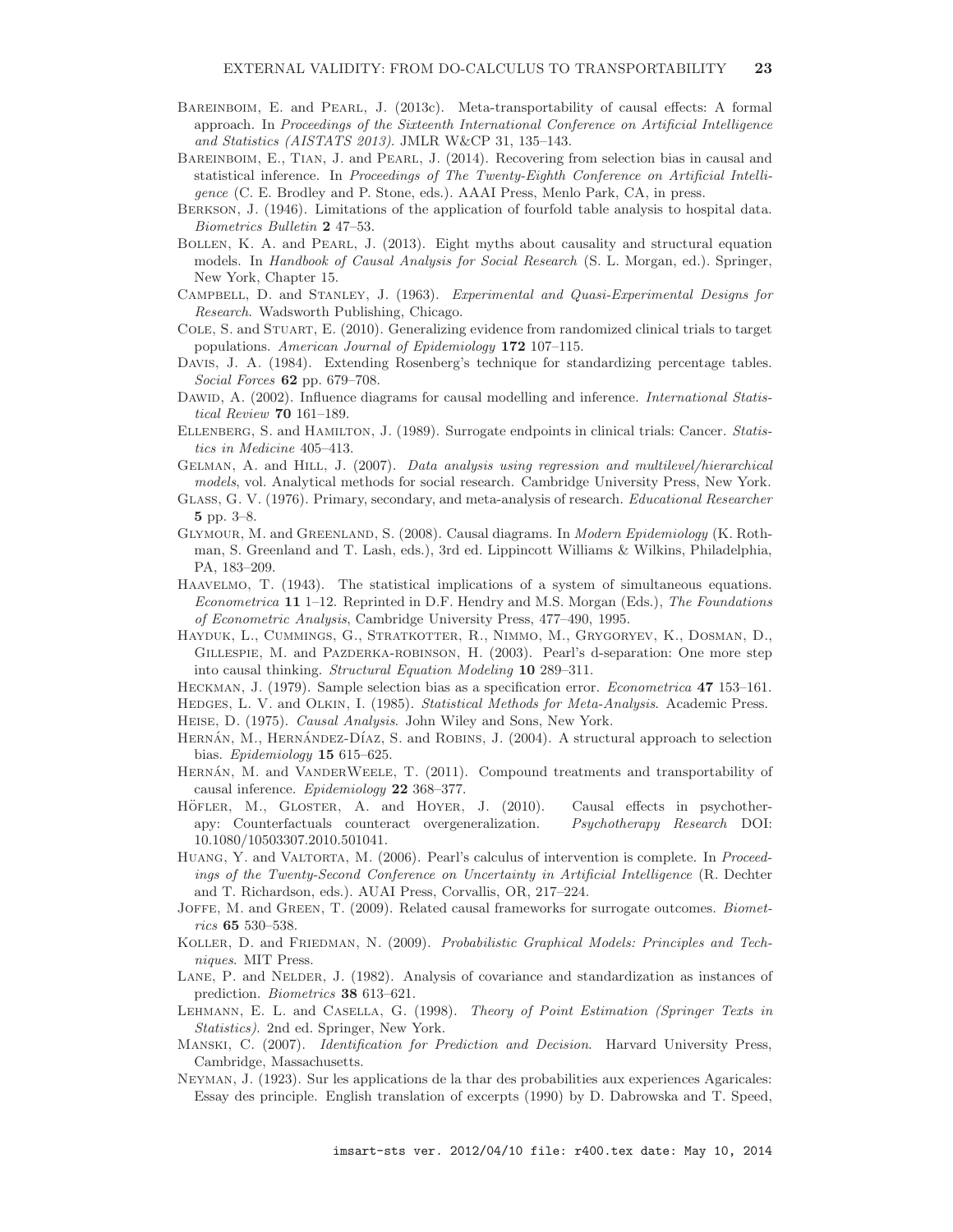in Statistical Science, 5:463–472.

- <span id="page-23-18"></span><span id="page-23-0"></span>Owen, A. B. (2009). Karl pearsons meta-analysis revisited. Annals of Statistics 37 3867–3892. PEARL, J. (1988). Probabilistic Reasoning in Intelligent Systems. Morgan Kaufmann, San
- Mateo, CA.
- <span id="page-23-23"></span><span id="page-23-4"></span>PEARL, J. (1993). Graphical models, causality, and intervention. *Statistical Science* 8 266–273.
- PEARL, J. (1995). Causal diagrams for empirical research. *Biometrika* 82 669–710.
- <span id="page-23-12"></span>PEARL, J. (2000). Causality: Models, Reasoning, and Inference. Cambridge University Press, New York. 2nd edition, 2009.
- <span id="page-23-14"></span>PEARL, J. (2009a). Causal inference in statistics: An overview. Statistics Surveys 3 96-146.
- <span id="page-23-19"></span>PEARL, J. (2009b). *Causality: Models, Reasoning, and Inference.* 2nd ed. Cambridge University Press, New York.
- <span id="page-23-13"></span>PEARL, J. (2011). The structural theory of causation. In *Causality in the Sciences* (J. W. P. McKay Illari, F. Russo, ed.). Clarendon Press, Oxford, Chapter 33.
- <span id="page-23-15"></span>PEARL, J. (2012a). The causal foundations of structural equation modeling. In Handbook of Structural Equation Modeling (R. H. Hoyle, ed.). Guilford Press, New York.
- <span id="page-23-26"></span>PEARL, J. (2012b). Some thoughts concerning transfer learning, with applications to metaanalysis and data-sharing estimation. Tech. Rep. R-387, Cognitive Systems Laboratory, Department of Computer Science, UCLA.
- <span id="page-23-17"></span>Pearl, J. (2012c). Trygve Haavelmo and the emergence of causal calculus. Tech. Rep. R-391, Cognitive Systems Lab, Department of Computer Science, UCLA; To appear: Econometric Theory, special issue on Haavelmo Centennial.
- <span id="page-23-22"></span>PEARL, J. (2013). Lindear models: A useful "microscope" for causal analysis. Journal of Causal Inference 1 155–170.
- <span id="page-23-25"></span>PEARL, J. and BAREINBOIM, E. (2011). Transportability across studies: A formal approach. Tech. Rep. R-372, Cognitive Systems Laboratory, Department of Computer Science, UCLA.
- <span id="page-23-8"></span>PETERSEN, M. (2011). Compound treatments, transportability, and the structural causal model: The power and simplicity of causal graphs. *Epidemiology* 22 378–381.
- <span id="page-23-21"></span>PRENTICE, R. (1989). Surrogate endpoints in clinical trials: definition and operational criteria. Statistics in Medicine 8 431–440.
- <span id="page-23-16"></span>RICHARDSON, T. (2003). Markov properties for acyclic directed mixed graphs. Scandinavian Journal of Statistics 30 145–157.
- <span id="page-23-7"></span>Robins, J. (1986). A new approach to causal inference in mortality studies with a sustained exposure period – applications to control of the healthy workers survivor effect. Mathematical Modeling 7 1393–1512.
- <span id="page-23-9"></span>ROBINS, J., ORELLANA, L. and ROTNITZKY, A. (2008). Estimation and extrapolation of optimal treatment and testing strategies. Statistics in Medicine 27 4678–4721.
- <span id="page-23-27"></span>ROSENTHAL, R. (1995). Writing meta-analytic reviews. *Psychological Bulletin* 118 183–192.
- <span id="page-23-6"></span>Rubin, D. (1974). Estimating causal effects of treatments in randomized and nonrandomized studies. Journal of Educational Psychology 66 688–701.
- <span id="page-23-1"></span>SHADISH, W., COOK, T. and CAMPBELL, D. (2002). Experimental and Quasi-Experimental Designs for Generalized Causal Inference. 2nd ed. Houghton-Mifflin, Boston.
- <span id="page-23-10"></span>SHPITSER, I. and PEARL, J. (2006). Identification of conditional interventional distributions. In Proceedings of the Twenty-Second Conference on Uncertainty in Artificial Intelligence (R. Dechter and T. Richardson, eds.). AUAI Press, Corvallis, OR, 437–444.
- <span id="page-23-3"></span>Spirtes, P., Glymour, C. and Scheines, R. (1993). Causation, Prediction, and Search. Springer-Verlag, New York.
- <span id="page-23-11"></span>Spirtes, P., Glymour, C. and Scheines, R. (2000). Causation, Prediction, and Search. 2nd ed. MIT Press, Cambridge, MA.
- <span id="page-23-5"></span>STROTZ, R. and WOLD, H. (1960). Recursive versus nonrecursive systems: An attempt at synthesis. Econometrica 28 417-427.
- <span id="page-23-24"></span>TIAN, J. and PEARL, J. (2002). A general identification condition for causal effects. In Proceedings of the Eighteenth National Conference on Artificial Intelligence. AAAI Press/The MIT Press, Menlo Park, CA, 567–573.
- <span id="page-23-2"></span>Verma, T. and Pearl, J. (1988). Causal networks: Semantics and expressiveness. In Proceedings of the Fourth Workshop on Uncertainty in Artificial Intelligence. Mountain View, CA. Also in R. Shachter, T.S. Levitt, and L.N. Kanal (Eds.), Uncertainty in AI 4, Elesevier Science Publishers, 69–76, 1990.
- <span id="page-23-20"></span>WESTERGAARD, H. (1916). Scope and method of statistics. Publications of the American Statistical Association 15 229–276.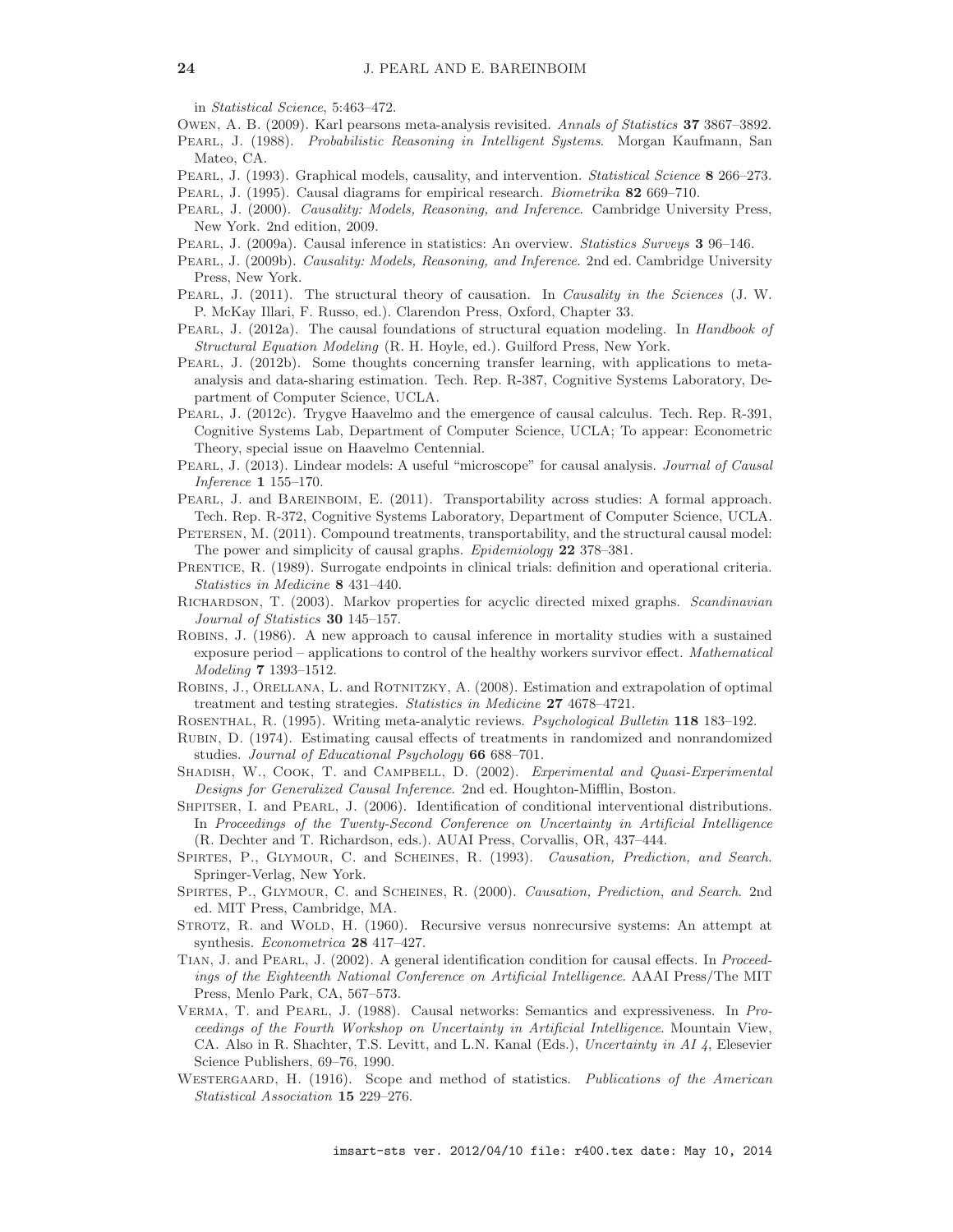- <span id="page-24-1"></span>WHITE, H. and CHALAK, K. (2009). Settable systems: An extension of Pearl's causal model with optimization, equilibrium and learning. Journal of the Machine Learning Research 10 1759–1799.
- <span id="page-24-2"></span><span id="page-24-0"></span>WRIGHT, S. (1921). Correlation and causation. Journal of Agricultural Research 20 557–585. Yule, G. (1934). On some points relating to vital statistics, more especially statistics of occu-
- pational mortality. Journal of the Royal Statistical Society 97 1–84.

## APPENDIX 1

Derivation of the transport formula for the causal effect in the model of Fig.  $6(d)$  $6(d)$ ,  $(Eq. (5.9))$  $(Eq. (5.9))$  $(Eq. (5.9))$ ,

$$
P^*(y|do(x)) = P(y|do(x), s)
$$
  
=  $\sum_{z} P(y|do(x), s, z)P(z|do(x), s)$   
=  $\sum_{z} P(y|do(x), z)P(z|do(x), s)$   
(2nd condition of thm. 3, S-admissibility of Z of  $CE(X, Y)$ )

$$
= \sum_{z} P(y|do(x), z) \sum_{w} P(z|do(x), w, s) P(w|do(x), s)
$$

$$
= \sum_{z} P(y|do(x), z) \sum_{w} P(z|w, s) P(w|do(x), s)
$$
(3rd condition of thm. 3, (X  $\perp \perp Z|W, S)_{D_{\overline{X(W)}}}$ )

$$
= \sum_{z} P(y|do(x), z) \sum_{w} P(z|w, s) P(w|do(x))
$$

(2nd condition of thm. 3, S-admissibility of the empty set  $\{\}\$  of  $CE(X, W)$ )

$$
(6.1)
$$

$$
= \sum_{z} P(y|do(x), z) \sum_{w} P^{*}(z|w) P(w|do(x))
$$